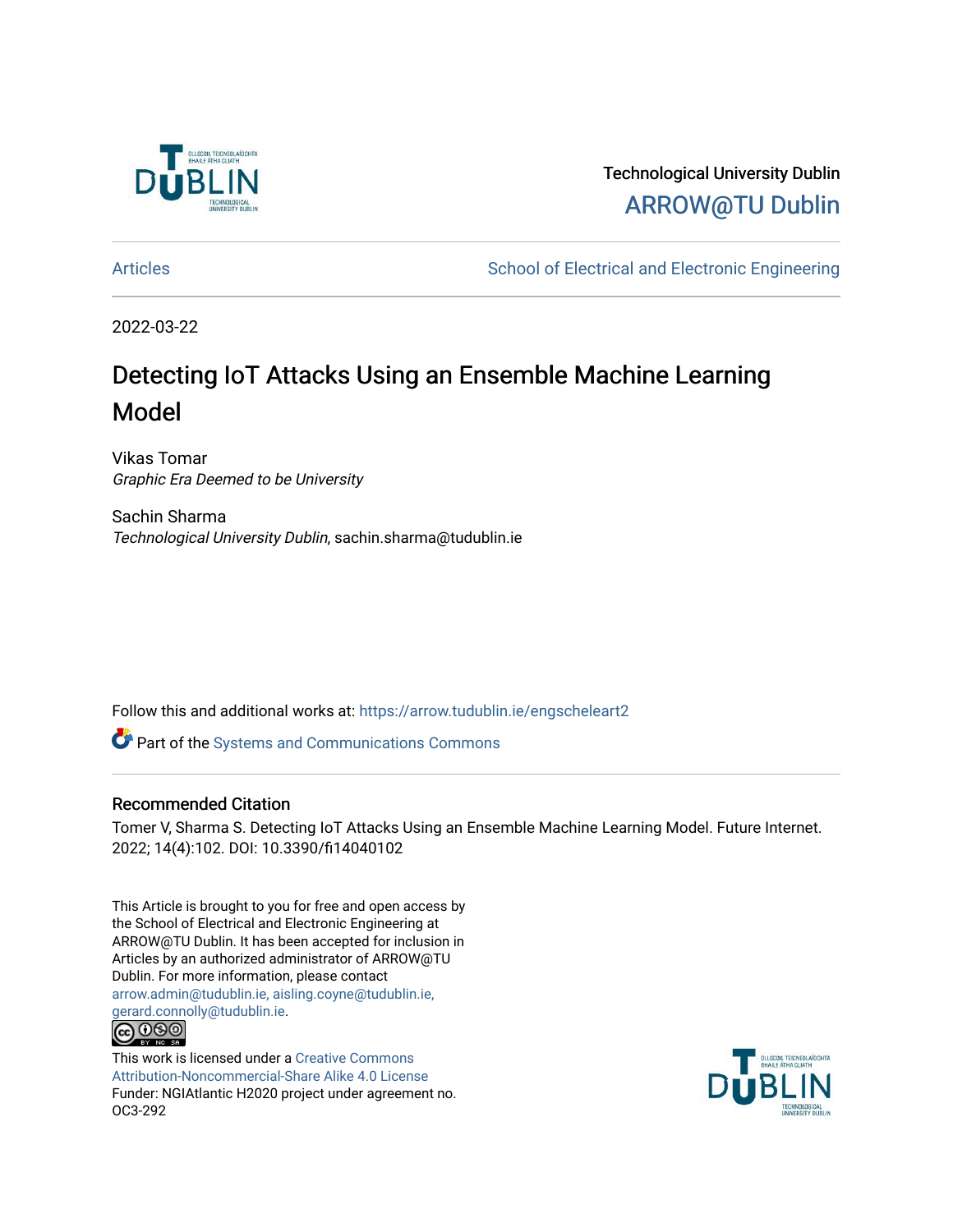



## *Article* **Detecting IoT Attacks Using an Ensemble Machine Learning Model**

**Vikas Tomer <sup>1</sup> and Sachin Sharma 2,\***

- <sup>1</sup> Department of Computer Science and Engineering, Graphic Era Deemed to be University, Dehradun 248002, India; vikastomer.cse@geu.ac.in
- <sup>2</sup> School of Electrical and Electronic Engineering, Technological University Dublin, D07 EWV4 Dublin, Ireland
- **\*** Correspondence: Sachin.Sharma@TUDublin.ie

**Abstract:** Malicious attacks are becoming more prevalent due to the growing use of Internet of Things (IoT) devices in homes, offices, transportation, healthcare, and other locations. By incorporating fog computing into IoT, attacks can be detected in a short amount of time, as the distance between IoT devices and fog devices is smaller than the distance between IoT devices and the cloud. Machine learning is frequently used for the detection of attacks due to the huge amount of data available from IoT devices. However, the problem is that fog devices may not have enough resources, such as processing power and memory, to detect attacks in a timely manner. This paper proposes an approach to offload the machine learning model selection task to the cloud and the real-time prediction task to the fog nodes. Using the proposed method, based on historical data, an ensemble machine learning model is built in the cloud, followed by the real-time detection of attacks on fog nodes. The proposed approach is tested using the NSL-KDD dataset. The results show the effectiveness of the proposed approach in terms of several performance measures, such as execution time, precision, recall, accuracy, and ROC (receiver operating characteristic) curve.

**Keywords:** Internet of Things (IoT); machine learning; cybersecurity; DDoS



**Citation:** Tomer, V.; Sharma, S. Detecting IoT Attacks Using an Ensemble Machine Learning Model. *Future Internet* **2022**, *14*, 102. [https://](https://doi.org/10.3390/fi14040102) [doi.org/10.3390/fi14040102](https://doi.org/10.3390/fi14040102)

Academic Editor: Paolo Bellavista

Received: 21 February 2022 Accepted: 22 March 2022 Published: 24 March 2022

**Publisher's Note:** MDPI stays neutral with regard to jurisdictional claims in published maps and institutional affiliations.



**Copyright:** © 2022 by the authors. Licensee MDPI, Basel, Switzerland. This article is an open access article distributed under the terms and conditions of the Creative Commons Attribution (CC BY) license [\(https://](https://creativecommons.org/licenses/by/4.0/) [creativecommons.org/licenses/by/](https://creativecommons.org/licenses/by/4.0/)  $4.0/$ ).

**1. Introduction**

Historically, only computers, mobile phones, and tablets were connected to the Internet. The Internet of Things (IoT) today enables many kinds of devices and appliances (e.g., televisions, air conditioners, washing machines) to be connected to the Internet. IoT is being used in several fields today, including healthcare, agriculture, traffic monitoring, energy saving, water supply, unmanned air vehicles, and automobiles.

A three-layer IoT architecture is illustrated in Figure [1;](#page-2-0) from left to right: (1) thing layer, (2) fog layer, and (3) cloud layer. The thing layer includes IoT devices from several domains, including smart-homes, eHealth, smart vehicles, smart drones, and smart-cities. This layer enables data collection while having limited resources such as bandwidth, processing, energy, and memory. Next comes the fog layer, which is closer to the thing layer and may contain some operational resources to manage real-time operations and rapid decision making. Finally, the cloud layer facilitates the collection, processing, and storage of data in various data centers. However, as it is far away from the thing layer, it may take a long time to incorporate decisions in the thing layer.

According to a recent report from the International Data Corporation (IDC) [\(https:](https://www.idc.com/) [//www.idc.com/,](https://www.idc.com/) accessed on 20 March 2022), the amount of data generated by IoT devices will reach 73 zeta bytes by 2025, up from 18 zeta bytes in 2019. A massive influx of data opens up a lot of potential threats [\[1\]](#page-15-0). The problem is that IoT devices and their networks tend to be insecure since they are typically under-powered, memory-limited, or insufficiently bandwidth-limited to perform basic security functions such as encryption. IBM X-Force [\(https://securityintelligence.com/posts/internet-of-threats-iot-botnets-network-](https://securityintelligence.com/posts/internet-of-threats-iot-botnets-network-attacks/)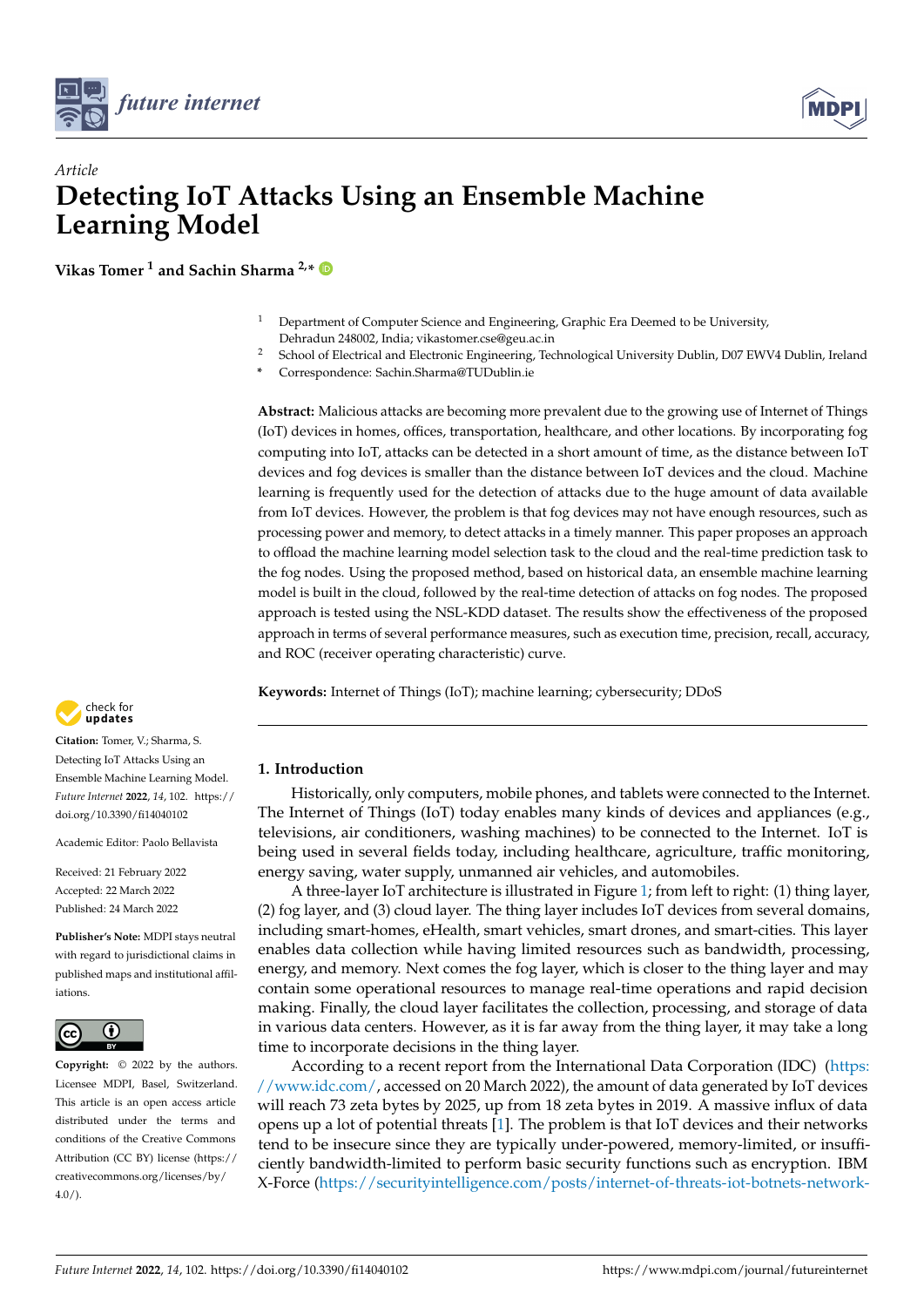[attacks/,](https://securityintelligence.com/posts/internet-of-threats-iot-botnets-network-attacks/) accessed on 20 March 2022) reported in 2020 that attacks on IoT grew five-fold over the previous year. Currently, IoT-enabled networks are at risk of losing privacy and confidentiality due to malware and botnet attacks [\[2\]](#page-15-1).

<span id="page-2-0"></span>

#### **Low Latency**





For the IoT, several security solutions have been proposed, such as authentication [\[3\]](#page-15-2), detection, and prevention [\[4\]](#page-15-3). Introducing machine learning (ML) algorithms into the IoT may alleviate concerns about security and privacy [\[5,](#page-15-4)[6\]](#page-15-5). Today, it is crucial to decide where to run which algorithms for fast decision making, such as on the cloud or the fog or the thing layer. When all ML decisions are made in the cloud, IoT decisions may be delayed. In other layers, such as the thing or fog layer, it may be difficult to apply ML solutions due to their limited resources, such as bandwidth, processing, and energy.

Current research [\[7–](#page-15-6)[12\]](#page-16-0) indicates that deep learning algorithms are capable of detecting IoT attacks more effectively than traditional machine learning algorithms. However, only the cloud layer may have the resources to run these algorithms. In addition, these algorithms are not always very effective in some situations, such as remote live operations (e.g., remote surgery), since the system is supposed to make real-time decisions rapidly. Previous work on IoT attacks [\[9](#page-16-1)[,13\]](#page-16-2) has shown that a machine learning technique such as support vector machine (SVM) can only provide meaningful results if it is combined with a feature extraction/reduction algorithm or optimization algorithm. This combination of algorithms fails to meet the low resource requirement. ML techniques such as decision trees, naïve Bayes, K-nearest neighbors (KNN), and others are extremely robust for applications such as offline or non-interactive predictions between small datasets. These models, however, are considered weak when applied to real-time predictions. Studies conducted in the state of the art  $[14–16]$  $[14–16]$  report that the detection rate is quite low when using these classifiers to detect IoT attacks.

The paper proposes an ensemble model for an IoT system with limited bandwidth, processing power, energy, and memory (e.g., in the fog layer) to detect IoT attacks. Denial of service (DoS), authentication attacks, and probe attacks are taken into account. Moreover, no additional feature extraction or dimensional reduction algorithm is used to increase detection rates. This model is best suited to the real-time, quick detection of IoT attacks. In the proposed approach, there are two important steps: (1) selecting the best ensemble model that has a short execution time and high performance (e.g., accuracy), and (2) running the best model to achieve a short delay when applying the decision. Firstly, we perform the first step in the cloud, as more resources are required for selecting the best ensemble model, and the second step is performed in the fog layer, which has a low delay for real-time applications.

In this paper, extensive data analysis experiments are performed on the NSL-KDD dataset [\(https://www.unb.ca/cic/datasets/nsl.html,](https://www.unb.ca/cic/datasets/nsl.html) accessed on 20 March 2022). The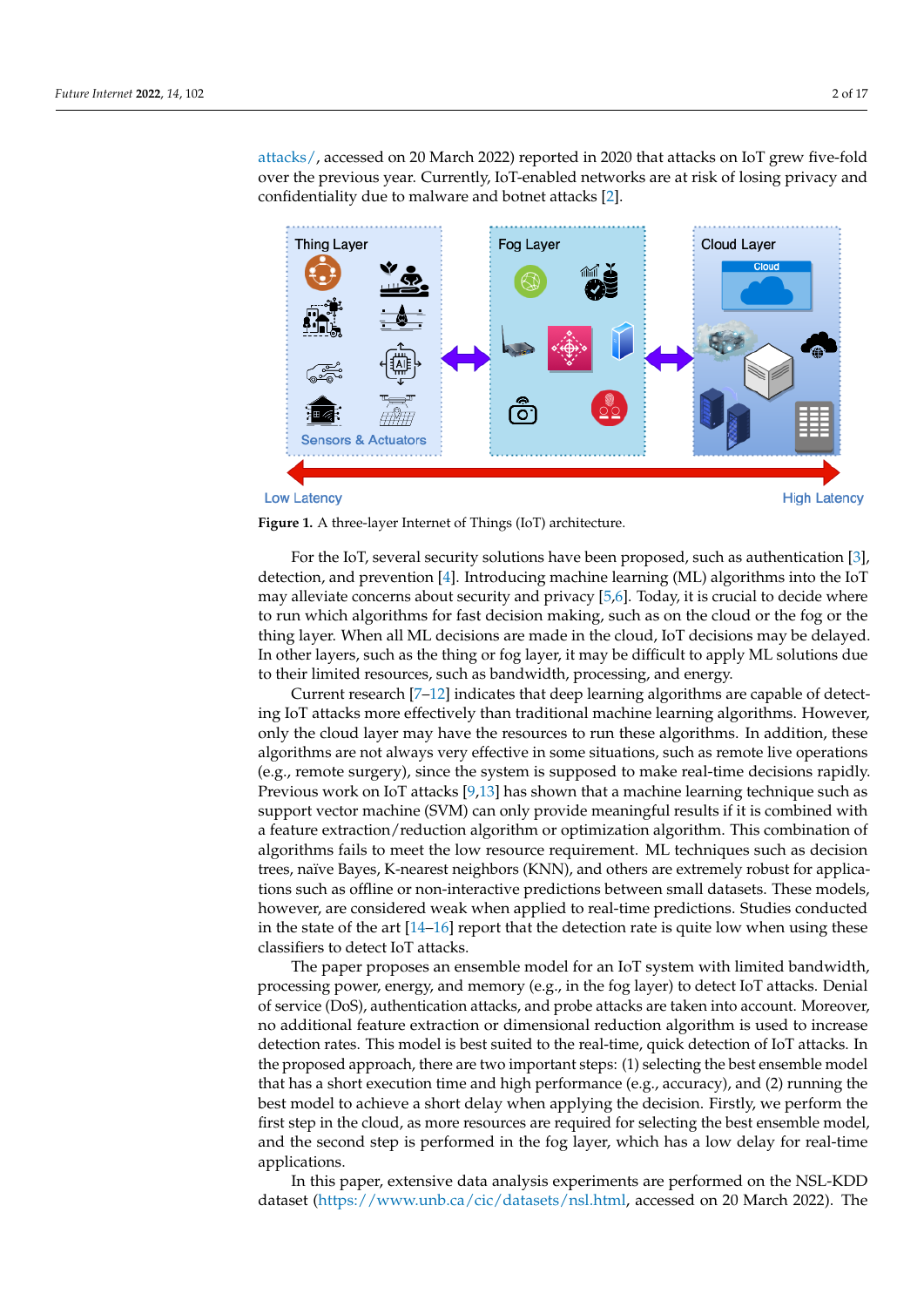dataset represents IoT attacks on a network in real time, and it is an upgraded version of the original KDD-99 dataset. The results show a high level of accuracy in a minimum amount of time with the fewest possible resources needed. The paper is organized as follows: Section [2](#page-3-0) presents the related work and the background, Section [3](#page-6-0) presents our proposed approach, Section [4](#page-9-0) presents simulation scenarios, Section [5](#page-10-0) provides the results and, finally, Section [6](#page-15-7) concludes the paper.

#### <span id="page-3-0"></span>**2. Background and Related Work**

#### *2.1. IoT-Specific Attacks Overview*

From IoT devices, data can be collected which can then be processed and monitored, depending on an application (e.g., e-healthcare or industrial) located in a cloud or fog layer. There are several attacks related to the IoT in the literature. Denial of service (DoS) attacks, authentication attacks, and probe attacks are presented below:

- 1. A denial of service (DoS) attack poses the greatest threat to IoT devices and servers with open ports [\[17](#page-16-5)[,18\]](#page-16-6). There are several types of DoS attacks such as Smurf, Neptune, and Teardrop;
- 2. An authentication attack is an attack against privileged access. A remote to the user (R2U) attack (such as HTTPtunnel and FTP\_write) occurs when an intruder sends malformed packets to a computer or server to which he/she does not have access. User-to-root (U2R) attacks (such as Rootkit) occur when a malicious intruder attempts to gain access to a network resource by posing as a normal user and then accessing it using full permission;
- 3. In a probe attack, an intruder runs a scan of a network device to determine potential vulnerabilities in the design of its topology or port settings and then exploits those in the future to gain illegal access to confidential information. There are several types of probe attacks, such as IPsweep, Nmap, and Portsweep.

#### *2.2. ML-Specific Related Work on Security and Privacy*

A comparison of related work on ML-specific attack detection can be seen in Table [1,](#page-4-0) including the ML (machine learning)/DL (deep learning) used, the pre-processing features, and performance analysis performed. During the pre-processing step, encoding (E), scaling (S), normalization (N), and dimensionality reductions (D) are taken into account. Furthermore, as part of the performance analysis, accuracy, receiver operating characteristic (ROC) curve, F-score, Matthews correlation coefficient (MCC), and detection rate (DR) are considered.

In [\[13,](#page-16-2)[19,](#page-16-7)[20\]](#page-16-8), decision trees and rule induction are used to explain under what conditions a specific type of attack (DoS, authentication attacks, and probe attacks) occurs on a network. In this approach, encoding is used as a pre-processing technique, while accuracy is used to evaluate the effectiveness of the method. Although this is a valuable state-of-the-art approach, it cannot guarantee that any rules from decision trees will be applicable for large sets of data because overfitting poses the greatest risks. Further, in [\[21\]](#page-16-9), principal component analysis (PCA) is utilized with a decision tree to detect and investigate the reason of the anomalies.

The previous works of [\[7,](#page-15-6)[8](#page-16-10)[,13](#page-16-2)[,22](#page-16-11)[,23\]](#page-16-12) show that attacks can be predicted with high accuracy by using deep learning neural networks, either as a standalone technology [\[7](#page-15-6)[,8\]](#page-16-10) or in combination with optimization [\[22](#page-16-11)[,23\]](#page-16-12) or machine learning algorithms [\[9](#page-16-1)[,13\]](#page-16-2). More precisely, [\[9,](#page-16-1)[13\]](#page-16-2) combine artificial neural networks (ANNs) with support vector machines (SVMs), which provide significantly higher detection rates than standalone deep learning or machine learning algorithms. Particularly, [\[13\]](#page-16-2) develops the hybridization by including the SVM with ANN but also combining that fusion with a genetic algorithm (GA) and particle swarm optimization (PSO). This hybridization achieves a 99.3% accuracy rate.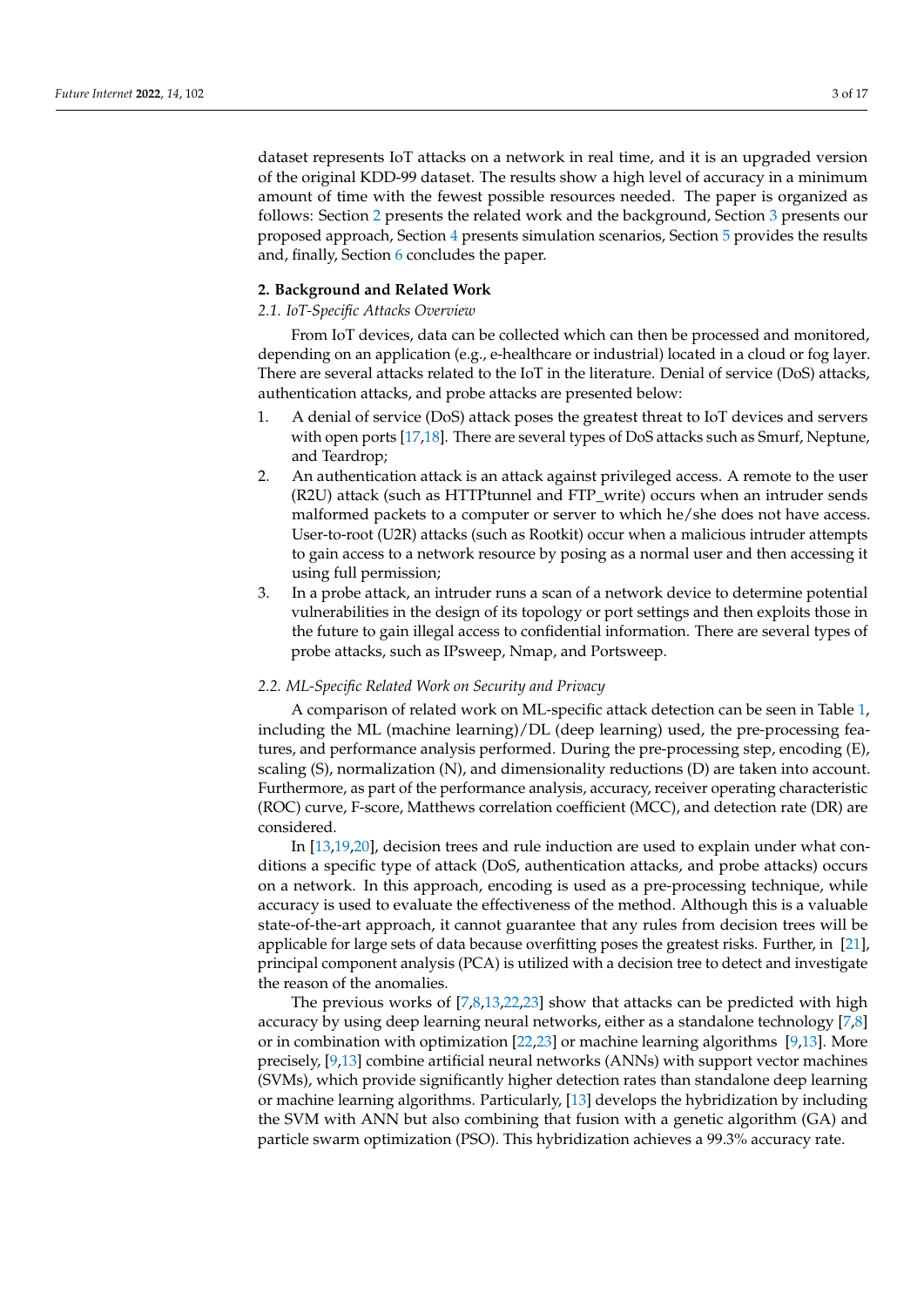| Reference | <b>ML/DL</b>             | <b>Features Used</b>              | <b>Analysis Performed</b>                                  |
|-----------|--------------------------|-----------------------------------|------------------------------------------------------------|
|           | <b>Algorithm Used</b>    | $(\checkmark)$ or Not $(\times)$  | $(\checkmark)$ or Not Performed $(\times)$                 |
| [19,20]   | Decision Tree            | $E(\checkmark)$ , $S(\times)$ ,   | $A(\checkmark)$ , ROC( $\times$ ), FScore( $\times$ ),     |
|           | + Rule Induction         | $N(x)$ , $D(x)$                   | $MCC(x)$ , DR( $x$ )                                       |
| $[7,8]$   | Deep Neural              | E(x), S(x),                       | $A(x)$ , ROC $(x)$ , FScore $(x)$ ,                        |
|           | Network (DNN)            | $N(\checkmark)$ , $D(\times)$     | $MCC(x)$ , DR( $x$ )                                       |
| [22, 23]  | Optimization             | $E(\checkmark)$ , $S(\times)$ ,   | $A(\checkmark)$ , ROC $(\times)$ , FScore $(\checkmark)$ , |
|           | $+$ DNN                  | $N(\checkmark)$ , $D(\checkmark)$ | $MCC(x)$ , DR( $x$ )                                       |
| [9, 13]   | <b>SVM-ANN</b>           | $E(x)$ , $S(x)$ ,                 | $A(x)$ , ROC $(x)$ , FScore $(v)$ ,                        |
|           | + hybrid optimization    | $N(\checkmark)$ , $D(\times)$     | $MCC(\checkmark)$ , DR $(\checkmark)$                      |
| $[21]$    | <b>PCA</b>               | $E(x)$ , $S(x)$ ,                 | $A(\checkmark)$ , ROC $(\checkmark)$ , FScore $(\times)$ , |
|           | + Random Decision        | $N(\checkmark)$ , $D(\checkmark)$ | $MCC(x)$ , DR( $\checkmark$ )                              |
| [10, 11]  | Dimensionality           | E(x), S(x),                       | $A(\checkmark)$ , ROC( $\times$ ), FScore( $\checkmark$ ), |
|           | Reduction + DNN          | $N(\checkmark)$ , $D(\checkmark)$ | $MCC(x)$ , DR( $\checkmark$ )                              |
| $[24]$    | GA-based Latent          | $E(\checkmark)$ , $S(\times)$ ,   | $A(\checkmark)$ , ROC $(\times)$ , FScore $(\checkmark)$ , |
|           | Dirichlet Allocation     | $N(x)$ , $D(x)$                   | $MCC(x)$ , DR( $\checkmark$ )                              |
| $[25]$    | Autoencoder based        | $E(\checkmark), S(\checkmark),$   | $A(x)$ , ROC $(x)$ , FScore $(x)$ ,                        |
|           | <b>LSTM</b> classifier   | $N(\checkmark)$ , $D(\checkmark)$ | $MCC(x)$ , DR( $x$ )                                       |
| [26]      | Multinomial Logistic     | $E(x)$ , $S(x)$ ,                 | $A(x)$ , ROC ( $\checkmark$ ), FScore( $\times$ ),         |
|           | Regression               | $N(x)$ , $D(x)$                   | $MCC(x)$ , DR( $x$ )                                       |
| $[27]$    | <b>Ensemble Learning</b> | $E(\checkmark)$ , $S(\times)$ ,   | $A(\checkmark)$ , ROC $(\times)$ , FScore $(\times)$ ,     |
|           | with XGboost             | $N(x)$ , $D(x)$                   | $MCC(x)$ , DR( $x$ )                                       |

<span id="page-4-0"></span>**Table 1.** Related Work. The letters E, S, N, and D stand for encoding, standardization, normalization, and dimensional reduction, respectively. Further, accuracy, Matthews correlation coefficient, and detection rate are denoted as A, MCC, and DR, respectively.

The dimensionality reduction factor is also explored in a wide variety of works. The studies of [\[10\]](#page-16-13) and refs. [\[11](#page-16-14)[,12\]](#page-16-0) used principal component analysis (PCA) with ANN and showed an efficacy of 91 percent F1-scores. Researchers from [\[28\]](#page-16-19) have also explored dimensionality reduction with one-hot encoder and combined outlier analysis, which increased performance by 2.96 percent and 4.12 percent higher than CNN and RNN. This approach to dimensionality reduction with machine learning yields a mix of higher and average results. In addition, it is still unclear how many dimensionality reduction algorithms will fit within a single model to provide an optimal outcome. A combination of latent Dirichlet allocation (LDA) and a genetic algorithm is used in [\[24\]](#page-16-15), which provides a below-average accuracy rate of 88.5 percent and a false positive rate of 6 percent.

The results are improved even more by techniques such as logistic regression and autoencoder. The study of [\[25\]](#page-16-16) uses an autoencoder with LSTM and carries out experiments on a number of autoencoders, hitting the AUC score of 96 percent. Multinomial logistic regression provided a 99 percent ROC for finding anomalies in [\[26\]](#page-16-17). The idea of ensemble learning has also been explored by several authors. One of the appealing results, with 99.6 AUC, is provided by using XGBoost in [\[27\]](#page-16-18).

The literature review covered almost all taxonomies of machine learning, from decision trees to neural networks, and from regression (logistic) techniques to ensemble learning. Following an extensive assessment, it was determined that a deep neural network with some optimization algorithm or ensemble learning could provide an impressive detection rate and the least false alarm rate of attacks. Additionally, feature engineering is also required to improve this model.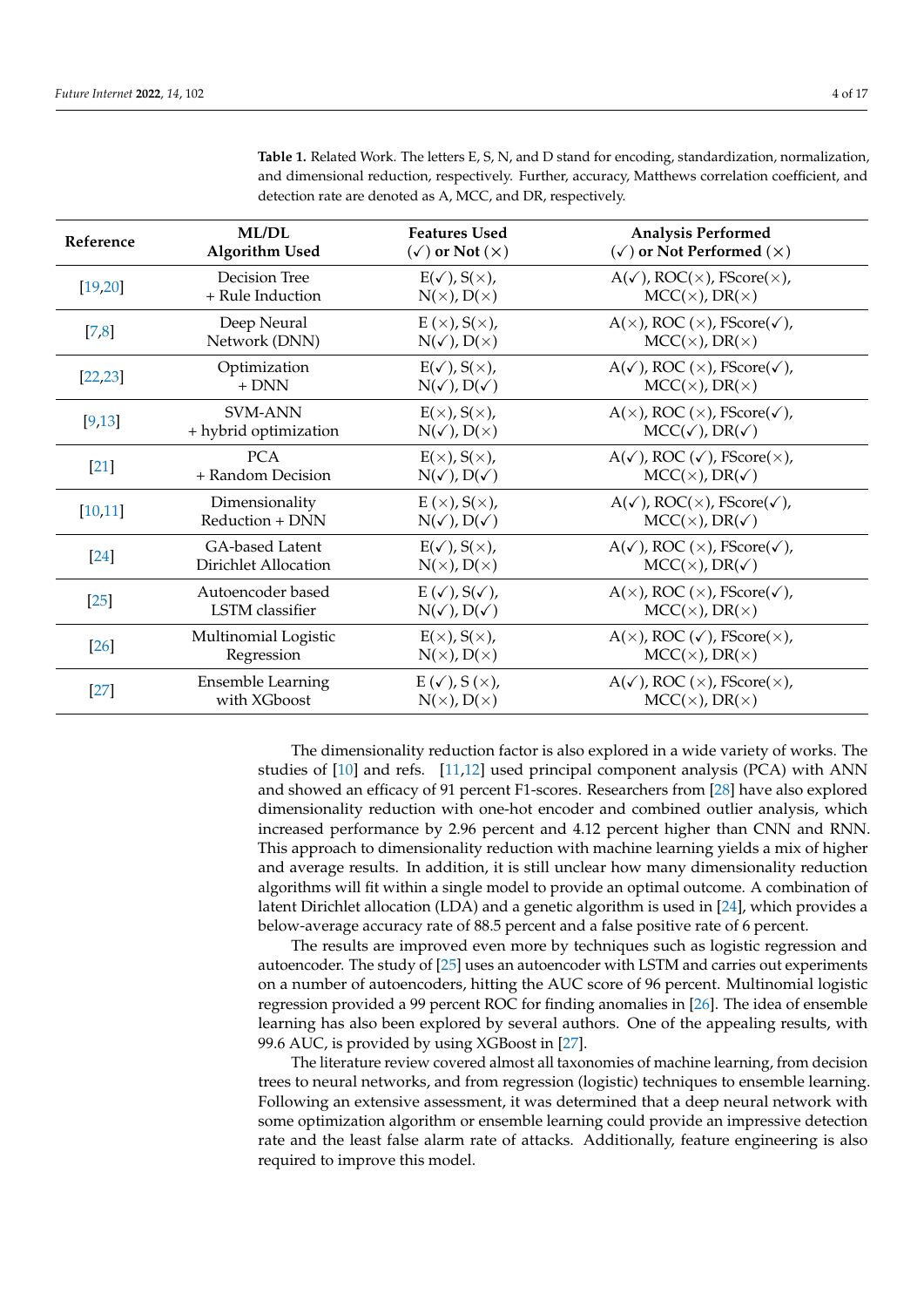#### *2.3. Voting and Stacking Techniques*

The voting process, as its name suggests, ensembles the results of a number of weak classifiers by choosing the classifier with the greatest number of common traits as the final one. The advantage of this method is that it ignores errors of misclassified classifiers. As an example, to solve a classification problem through voting, a range of weak classifiers is selected, including K-nearest neighbor (KNN) classifiers and decision trees. Both naïve Bayes and K-nearest neighbour classifiers yield the same class label as a result, which differs from naïve Bayes. Following this, the maximum number of common votes from the K-nearest neighbor classifier and decision tree will be considered.

Stacking is a method of ensemble learning that takes into account heterogeneous weak classifiers, which means that different machine learning algorithms are combined. In addition, in stacking, there is the concept of a meta-layer that combines the classifier results from the base layers using a meta-layer model. For instance, to solve a classification problem through stacking, a range of weak classifiers, such as K-nearest neighbour classifiers, decision trees, and naïve Bayes classifiers are selected at base layers, and their results are combined through a neural network classifier as a meta-layer model. In the meta-layer model, the neural network will take inputs from the base layer and provide the outputs of these three weak classifiers with a final prediction.

#### *2.4. Ensemble Machine Learning-Based Attack Detection*

The authors of [\[29\]](#page-16-20) demonstrate how ensemble machine learning, neural networks, and kernel methods can be used to detect abnormal behavior in an IoT intrusion detection system. In this study, ensemble methods outperform kernel and neural networks in terms of accuracy and error detection rates.

To detect webshell-based attacks, ensemble machine learning is used in [\[30\]](#page-16-21). In webshell attacks, a malicious script installed on a web server for remote administration executes malicious code written in popular web programming languages. Ensemble techniques, including random forest and extremely randomized trees, are applied in this work, and voting is used in order to improve their performance. The study concluded that random forests and extremely randomized trees are best for IoT scenarios involving moderate resources (CPU, memory, etc). Nevertheless, voting is proved to be most effective in scenarios requiring heavy resources. In [\[31\]](#page-16-22), cyberattacks are detected using ensemble methods for IoT-based smart cities. Ensemble methods were found to be more accurate than other machine learning algorithms, including linear regression, support vector machines, decision trees, and random forests.

Further, anomalies are detected using ensemble methods applied to software-defined networking (SDN) in IoT at [\[32\]](#page-16-23). In SDN, IoT networks could be controlled from a central server called a controller [\[33,](#page-17-0)[34\]](#page-17-1). Further, in [\[35\]](#page-17-2), DDoS attacks are detected by using an ensemble method that uses traffic flow metrics to classify attacks. The applied approach yields fewer false alarms and a high degree of accuracy. Moreover, cyberattacks are detected by enabling cloud–fog architecture on the Internet of Medical Things (IoMT) using ensemble machine learning, in [\[36\]](#page-17-3). In this work, decision trees, naïve Bayes, and random forest machine learning techniques are used as a base classifier, and XGBoost is used at the next level. This method achieved a high detection rate of 99.98% on the NSL-KDD dataset.

The detection of anomalies in the smart home is carried out by ensemble machine learning rather than binary classification in [\[37\]](#page-17-4). Ensemble machine learning was able to detect anomalies in categorical datasets with minimal false positives. In [\[38\]](#page-17-5), adaptive learning is used to boost the intelligence of ensemble machine learning for the Internet of Industrial Networks. This approach proved effective under ROC curve calculations.

#### *2.5. IoT System with Cloud and Fog*

Figure [1](#page-2-0) illustrates the benefits of using the cloud for data processing because it may have the resources necessary to perform complex computations. The cloud, however, has several inherent weaknesses, including high costs, long latency, and limited bandwidth [\[39\]](#page-17-6).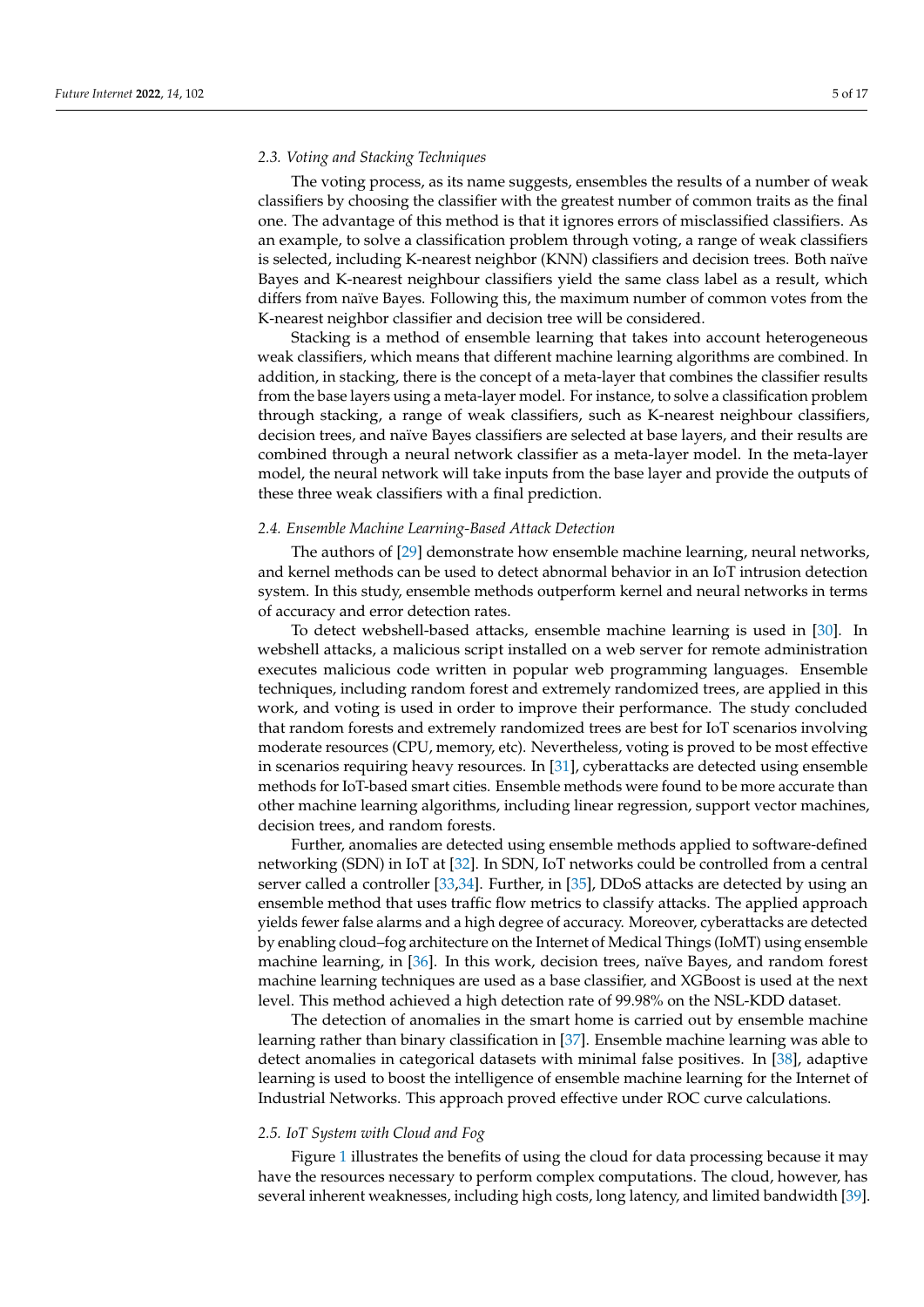Further, due to proximity to IoT devices, fog is well suited for solving a variety of issues including long latency, communication, control, and computation [\[40\]](#page-17-7). With fog computing, time-sensitive data can be stored and analyzed locally [\[41\]](#page-17-8). Furthermore, by reducing the amount and distance of data sent to the cloud, IoT applications can be made more secure and private [\[42](#page-17-9)[,43\]](#page-17-10).

Researchers have employed a number of approaches and techniques to overcome data transfer challenges in fog, including encryption-based data transfer, as described in [\[44,](#page-17-11)[45\]](#page-17-12). Furthermore, several researchers have proposed methods to improve security in fog, including game-based security [\[46\]](#page-17-13). However, these works do not have the advantage of functioning in real time. Currently, researchers are developing a method for predicting real-time scenarios and minimizing the overall time factor by balancing cloud computing with fog computing and optimizing the trade-off between the two (e.g., [\[47\]](#page-17-14)). Likewise, this approach is used in our paper to move resource-intensive and time-sensitive tasks to the cloud and real-time tasks to the fog layer.

#### <span id="page-6-0"></span>**3. Proposed Approach**

Our objective is to use ensemble machine learning techniques for detecting attacks in an IoT system. This is because deep neural networks require substantial resources, such as memory. The goal is to come up with the best ensemble method and to apply it for real-time attack detection. Figure [2](#page-7-0) outlines the proposed approach with three layers: thing, fog and cloud. It involves the following three steps (also shown in Figure [2\)](#page-7-0): (1) data collection at the cloud layer, (2) running the ensemble algorithm on the cloud and selecting the best model, and (3) running the best selected algorithm in the cloud. The description of the above tasks is given below.

#### 1. **Data collection at Cloud Layer**

This step involves collecting data from the thing layer and passing it to the cloud layer. To accomplish this, data from the thing layer can first be transported to the fog layer. The fog layer can then transport it to the cloud layer. While transporting the data to the cloud layer, the fog layer can also filter data to decide which data to be transported to the cloud. IoT attacks can be predicted using the following attributes: (1) login details, (2) the fields of network data packets, such as fragment details, protocol type, source and destination address, (3) service type, (4) flags, and (5) duration. We provide detailed information about the data used in our simulation in the next section.

#### 2. **Selecting a best model on the cloud**

The objective of this step is to combine various basic machine learning classifiers (such as naïve Bayes, KNN, and decision trees) with ensemble techniques (such as stacking, bagging, and voting) to obtain optimal results (accuracy, precision, execution time). As this is a time-consuming step, we recommend running it in the cloud. In addition, we simply apply the basic machine learning classifiers, as they require a short execution time.

Figure [3](#page-7-1) illustrates this step by including four layers: (1) the data layer, (2) the base layer, (3) the meta-layer, and (4) the method selection layer. In the data layer, collected data from the previous step is pre-processed and fed into the base layer. The base layer applies different combinations of base classifiers, such as naïve Bayes (*B*1), decision trees  $(B_2)$ , and KNN  $(B_3)$ . The results of these combinations are then fed into the meta layer, where ensemble methods, such as stacking (*E*1), bagging (*E*2), and voting (*E*3), aggregate the outcomes. Each ensemble method is evaluated in terms of accuracy, precision, recall, and ROC and execution time. Further, the model with a combination of base classifiers and an ensemble method that yields the best results is selected.

Algorithm [1](#page-8-0) describes the above-proposed approach in detail. The input parameters of the algorithms are: (1) base classifiers (i.e.,  $B = B_1, B_2, B_3, \ldots, B_n$ ), (2) ensemble methods (i.e.,  $E = E_1, E_2, E_3, \ldots E_m$ ), and (3) training dataset (D). At the first two lines of the algorithm, the output and the result (i.e., variable OUTPUT and Result in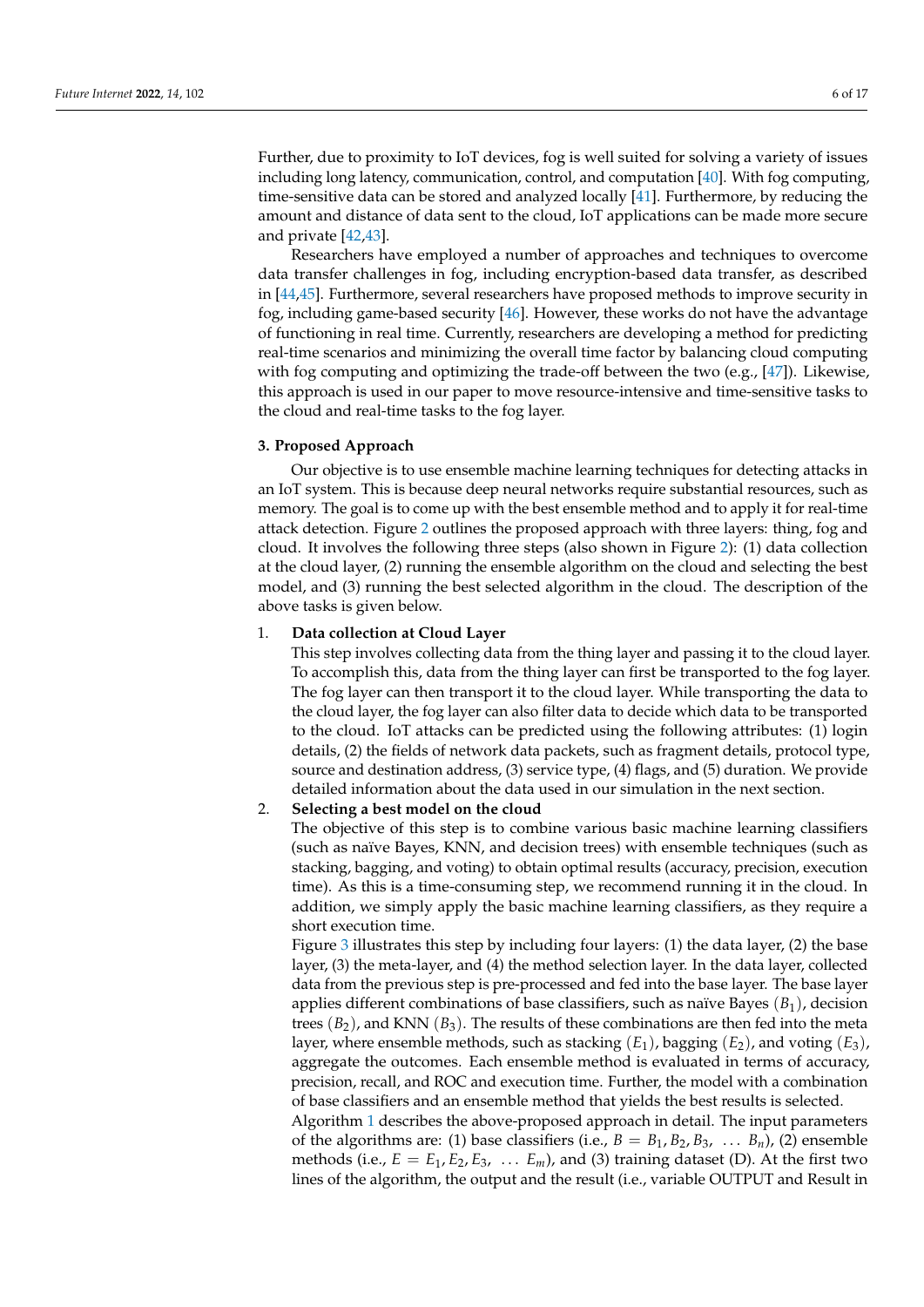Algorithm [1\)](#page-8-0) are initialized to *NULL*. The third line initializes the execution time to the maximum value.

In the fourth line, we store all the combinations of the base classifiers (i.e., using the function findAllCombinations) in variable *C*. The proposed approach aims to determine the best combination and the best ensemble method. Therefore, in line 5, we iterate each of the combinations, and then, again, in line 7, each base classifier in the corresponding combination is iterated. Each base classifier is applied to the training dataset (D) with the outcome being stored in *o* (line 8).

Line 10 involves an iteration of the ensemble methods and the application of each ensemble method to the outcome (*o*) at step 11. At line 12, the ensemble result is calculated in terms of accuracy, precision, recall, etc. Further, at line 13, the execution time of the combination of base classifiers and an ensemble method is calculated. The new result (r) and execution time (time) is then compared to the previous best result (Result) and time (ExcecutionTime). If this is the best result so far, the corresponding combination and ensemble method is stored in the output (OUTPUT); see line 14. Further, the result is stored in line 15. In the end, the best output is returned at line 21.

#### 3. **Running the best model on the fog layer**

This step involves executing the model selected in the previous step over the fog layer with the real-time data collected from the thing layer. The model consists of a combination of base classifiers and an ensemble method.

<span id="page-7-0"></span>







<span id="page-7-1"></span>

**Figure 3.** Selection of an ensemble method.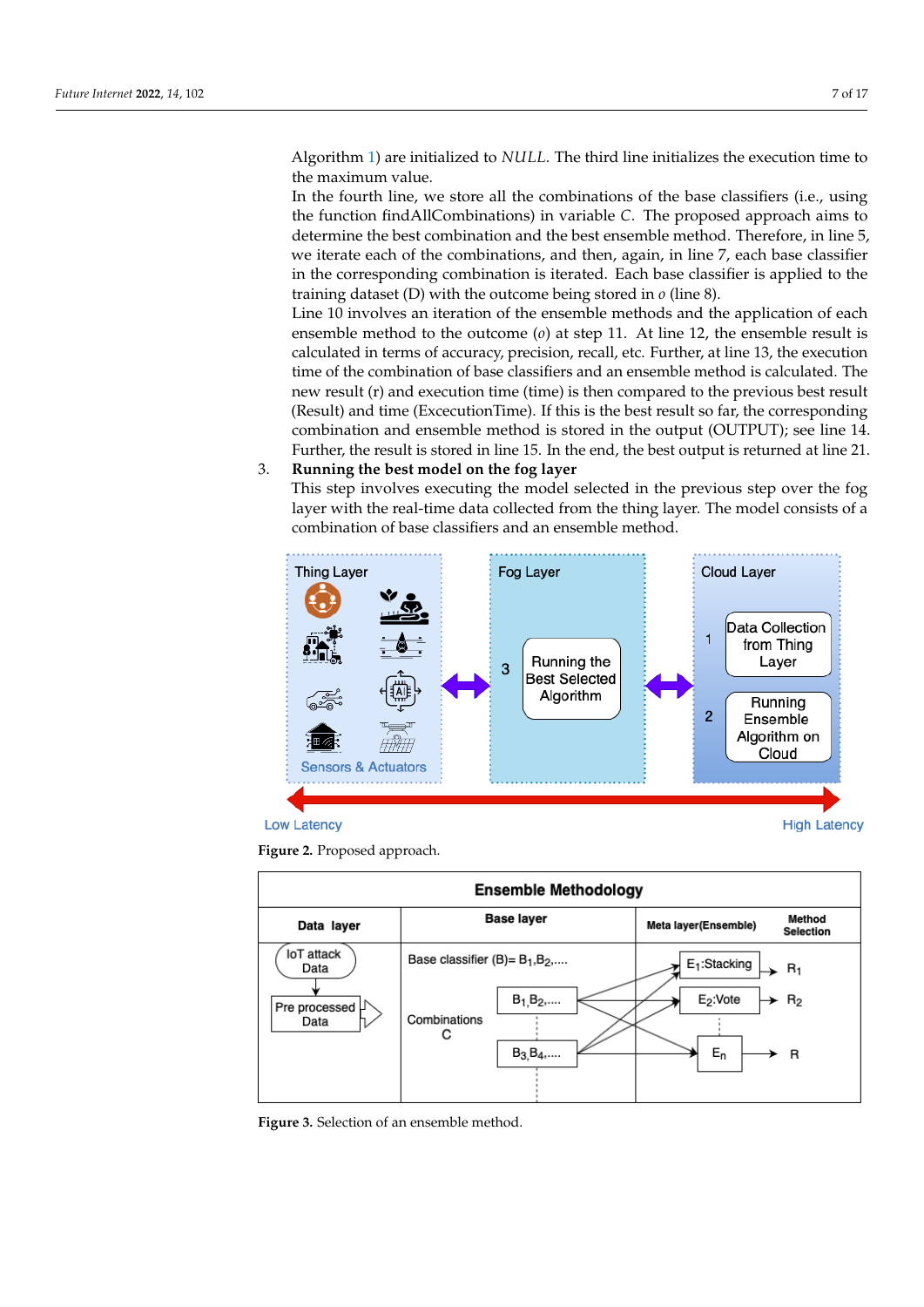<span id="page-8-0"></span>

|                                                           | <b>Algorithm 1:</b> Find a best model                                                        |  |  |  |  |  |
|-----------------------------------------------------------|----------------------------------------------------------------------------------------------|--|--|--|--|--|
|                                                           | procedure FINDABESTMODEL(B, E, D)                                                            |  |  |  |  |  |
|                                                           | // $B \leftarrow B_1, B_2, B_3, \ldots B_n$ . Here, $B_1, B_2, B_3, \ldots B_n$ are Base     |  |  |  |  |  |
|                                                           | Classifiers.                                                                                 |  |  |  |  |  |
|                                                           | // $E \leftarrow E_1, E_2, E_3, \ldots E_m$ . Here, $E_1, E_2, E_3, \ldots E_m$ are Ensemble |  |  |  |  |  |
|                                                           | methods.                                                                                     |  |  |  |  |  |
|                                                           | // D is the training dataset.                                                                |  |  |  |  |  |
| $1$ OUTPUT $\leftarrow$ NULL;                             |                                                                                              |  |  |  |  |  |
| 2 Result $\leftarrow$ NULL;                               |                                                                                              |  |  |  |  |  |
| $\sigma$ ExecutionTime $\leftarrow MAX;$                  |                                                                                              |  |  |  |  |  |
| $4 \text{ } C \leftarrow findAllCombinations(B);$         |                                                                                              |  |  |  |  |  |
| // Find all the combinations of the Base Classifiers (B). |                                                                                              |  |  |  |  |  |
|                                                           | 5 foreach $c \in C$ do                                                                       |  |  |  |  |  |
|                                                           | // Iterate each combination.                                                                 |  |  |  |  |  |
| 6                                                         | $o = 0$ ; // Initialize an outcome.                                                          |  |  |  |  |  |
| 7                                                         | foreach $B_a \in c$ do                                                                       |  |  |  |  |  |
|                                                           | // Iterate each Base Classifier in c.                                                        |  |  |  |  |  |
| 8                                                         | $o \leftarrow o$ , ApplyBaseClass fier(B <sub>a</sub> , D);                                  |  |  |  |  |  |
|                                                           | // Apply $B_a$ over dataset D and store the outcome of each                                  |  |  |  |  |  |
|                                                           | $B_a$ in the form of the ROC curve or any performance measure                                |  |  |  |  |  |
|                                                           | in o.                                                                                        |  |  |  |  |  |
| 9                                                         | end<br>foreach $E_a \in E$ do                                                                |  |  |  |  |  |
| 10                                                        | // Iterate each Ensemble method.                                                             |  |  |  |  |  |
| 11                                                        | $e \leftarrow applyEnsembleMethod(E_a, o)$ ;                                                 |  |  |  |  |  |
|                                                           | // Apply Ensemble Method $E_a$ on $o$ .                                                      |  |  |  |  |  |
| 12                                                        | $r \leftarrow findResult(e);$                                                                |  |  |  |  |  |
|                                                           | // Find the result in form of ROC or any other Performance                                   |  |  |  |  |  |
|                                                           | measures                                                                                     |  |  |  |  |  |
| 13                                                        | time $\leftarrow$ findExcecutionTime(c, E <sub>a</sub> );                                    |  |  |  |  |  |
|                                                           | // The execution time of the combination of base                                             |  |  |  |  |  |
|                                                           | classifiers (c) and an ensemble method $(E_a)$ is calculated                                 |  |  |  |  |  |
| 14                                                        | <b>if</b> is Result Better( $r$ , time, Result, Execution Time) <b>then</b>                  |  |  |  |  |  |
|                                                           | // If r and time is better than Result and                                                   |  |  |  |  |  |
|                                                           | ExecutionTime.                                                                               |  |  |  |  |  |
| 15                                                        | $OUTPUT \leftarrow c, E_a;$                                                                  |  |  |  |  |  |
|                                                           | // Store the base classifiers and Ensemble method over                                       |  |  |  |  |  |
|                                                           | OUTPUT.                                                                                      |  |  |  |  |  |
| 16                                                        | $Result \leftarrow r;$                                                                       |  |  |  |  |  |
| 17                                                        | $ExecutionTime \leftarrow time;$                                                             |  |  |  |  |  |
| 18                                                        | end                                                                                          |  |  |  |  |  |
| 19                                                        | end                                                                                          |  |  |  |  |  |
| 20 end                                                    |                                                                                              |  |  |  |  |  |
|                                                           | 21 Return : OUTPUT;                                                                          |  |  |  |  |  |
|                                                           | // Return the best model with base classifiers and an ensemble                               |  |  |  |  |  |
| method                                                    |                                                                                              |  |  |  |  |  |

The proposed approach to include cloud–fog/edge architecture is derived from the analysis of an NGIAtlantic EU project [\[48\]](#page-17-15), in which cross-Atlantic experimental validation is proposed for intelligent SDN-controlled IoT networks. In this project, IoT devices transmit data to an IoT application in the cloud over the Internet via a gateway (located at edge/fog devices) whose security and latency are enhanced by running secure network functions. Our approach is a practical solution in real-time for such a scenario since, in production IoT networks, fog/edge nodes do not have a lot of resources to run heavy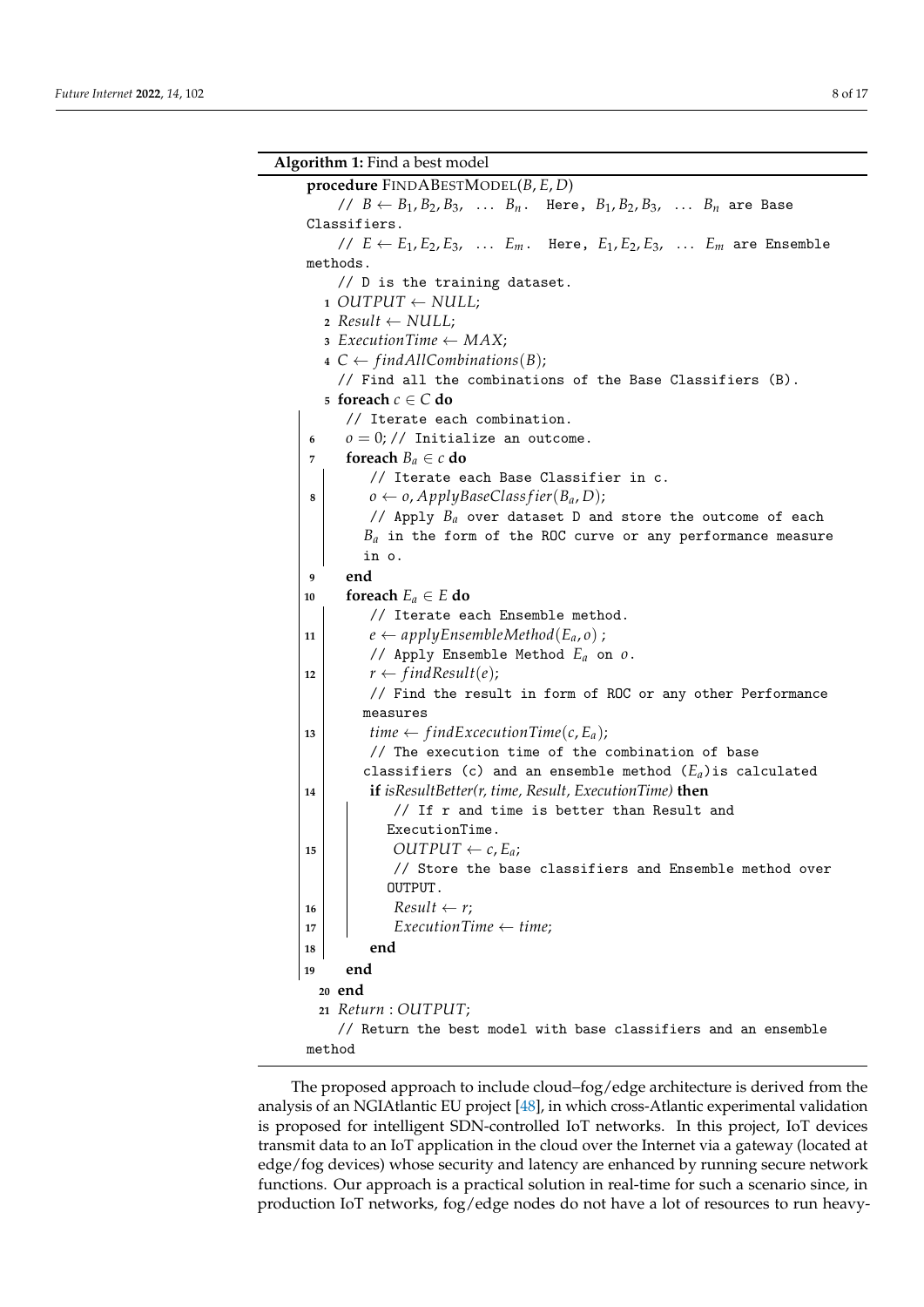weight algorithms that require a lot of resources. Therefore, if only the trained model is run in the fog layer (step 3, above), the fog node's resource requirements will be lowered, which is practical. Furthermore, since the cloud layer has plenty of resources, it makes sense to train the data there, as described in steps 1 and 2.

#### <span id="page-9-0"></span>**4. Simulation Environment**

This section presents the simulation environment in terms of server configuration, dataset description, cloud and fog data separation, and simulated base classifier and ensemble methods.

#### *4.1. Server Configuration*

The proposed framework with fog and cloud nodes is tested on a server with a CPU Core E7400 processor and 3.00 GB of RAM and a 32-bit operating system with 2.80 GHz. The proposed ensemble algorithm is implemented on the cloud node and the best model is run on the fog node. The Weka platform is used to run the experimentation at the cloud layer and the real-time detection of IoT attacks at the fog layer.

#### *4.2. Dataset Description*

The NSL-KDD dataset [\(https://www.unb.ca/cic/datasets/nsl.html,](https://www.unb.ca/cic/datasets/nsl.html) accessed on 20 March 2022) is used for the simulation of this work. It contains 41 features to describe each specific entity in an IoT network. Details on network intrusions with these 41 features can be segmented into computational information (service, flag, land, etc.), content-based information (login information, root shell information, etc.), duration-based (such as duration from host to destination transfer, error rates), and host-based information (host and destination ports and counts information).

In Figure [4,](#page-9-1) the NSL-KDD dataset is represented by two layers: (1) the inner layer represents different types of IoT attacks in the dataset, such as Probe, DoS, U2R, and R2L; (2) the outer layer represents examples of attacks within each category. Attacks such as Saint, Satan, Nmap, and portsweep, which can be found in Figure [4,](#page-9-1) come under the Probe IoT attack category. In these attacks, the attacker scans a network device to determine potential weaknesses in its design, which are subsequently exploited in order to gain access to confidential information, as described in Section [4.](#page-9-1)

<span id="page-9-1"></span>

**Figure 4.** Layerwise NSL-KDD dataset description.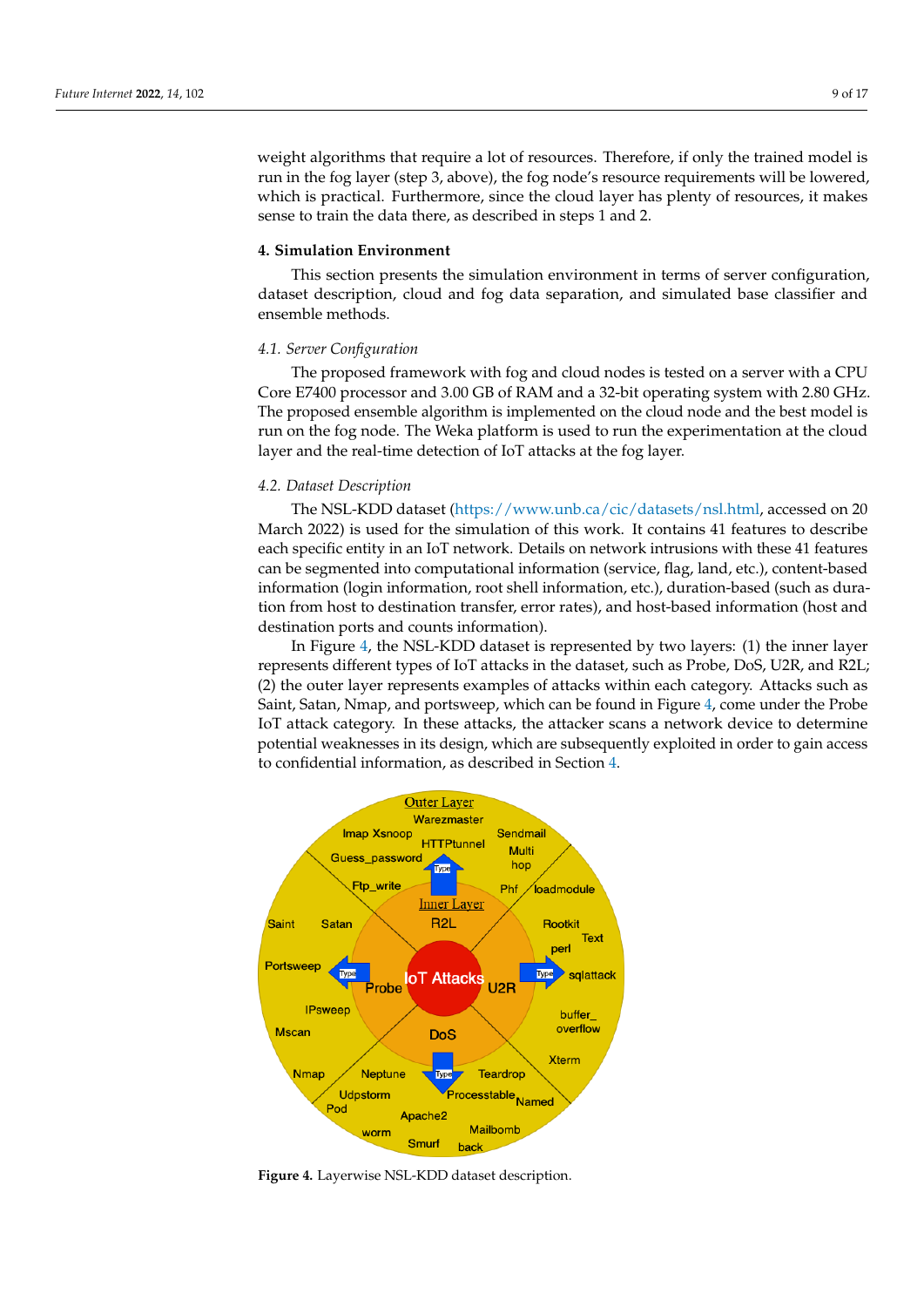Likewise, attacks such as Neptune, Teardrop, Worm, and Smurf fall into the category of DoS attacks. These attacks cause a denial of service when an attacker consumes resources unnecessarily, making the service unavailable for legitimate users. Moreover, Sendmail, Multihop, and phf belong to R2L (remote-to-user) attacks, while Perl, text, and sqlattack belong to U2R (user-to-root) attacks. In Figure [4,](#page-9-1) variables are underlined according to their segment. Most variables in this dataset are nominal. There are three basic protocol types, TCP (transmission control protocol), UDP (user datagram protocol), and FTP (file transfer protocol), that exist in the dataset.

#### *4.3. Data Separation for the Cloud and Fog Layers*

Our proposed scheme uses the cloud layer to keep track of historical data about network connections associated with IoT attacks, while the fog layer analyzes real-time data. Furthermore, the cloud layer consists of the target variable and its associated labels, whereas the fog layer requires this variable to be predicted for new entries or labels. Training and testing data segments are provided in the NSL-KDD dataset source. For experimentation, training data is used as cloud data, and testing data as fog data. Further, a significant subset of the NSL-KDD dataset is used in the cloud layer for training and validation, while the rest of the unlabeled data is considered for real-time processing in the fog layer for testing. Moreover, K-cross validation is used with an 80:20 ratio at the cloud layer.

#### *4.4. Simulated Base Classifiers and Ensemble Methods*

Simulating the proposed approach included the use of five machine learning classifiers and two ensemble methods. The classifiers used are: (1) decision tree (DT), (2) random forest (RF), (3) K-nearest neighbors (KNN), (4) logistic regression (LR), and (5) naïve Bayes (NB), while ensemble techniques are voting and stacking. Table [2](#page-10-1) shows the detail of each combination of base classifiers in the base layer. A total of 10 different model combinations are tested. The models are listed in Table [2.](#page-10-1) This is because we selected five base classifiers, and we created combinations of two. Therefore, we end up with 10 models (i.e.,  ${}^5C_2$ ).

| Model |            | <b>Base Classifier Combinations</b> |            |
|-------|------------|-------------------------------------|------------|
|       | DT         | RF                                  | <b>KNN</b> |
|       | RF         | <b>KNN</b>                          | LR         |
| 3     | <b>KNN</b> | LR                                  | NB         |
| 4     | LR         | NB                                  | DT         |
| 5     | NB         | <b>DT</b>                           | RF         |
| 6     | DT         | <b>KNN</b>                          | LR         |
|       | RF         | LR                                  | NB         |
| 8     | <b>KNN</b> | NB                                  | DT         |
| 9     | LR         | DT                                  | RF         |
| 10    | NB         | RF                                  | <b>KNN</b> |

<span id="page-10-1"></span>**Table 2.** Base classifier combinations: decision tree (DT), random forest (RF), K-nearest neighbor (KNN), logistic regression (LR), naïve Bayes (NB).

#### <span id="page-10-0"></span>**5. Results and Analysis**

Here, we evaluate the results of the proposed approach for the cloud and fog layers using three factors: (1) execution time, (2) performance measures, and (3) error associated with the final model. On the cloud layer, a larger amount of data (training) is used to build models and conduct experiments. Testing data is considered new data and is tested on the fog layer. In the cloud layer, the best model is selected, and in the fog layer, it is evaluated using real-time data. Our first objective is to summarize the results, including the cloud layer, and the method by which model 8 (distributed in Table [2\)](#page-10-1), with an ensemble method,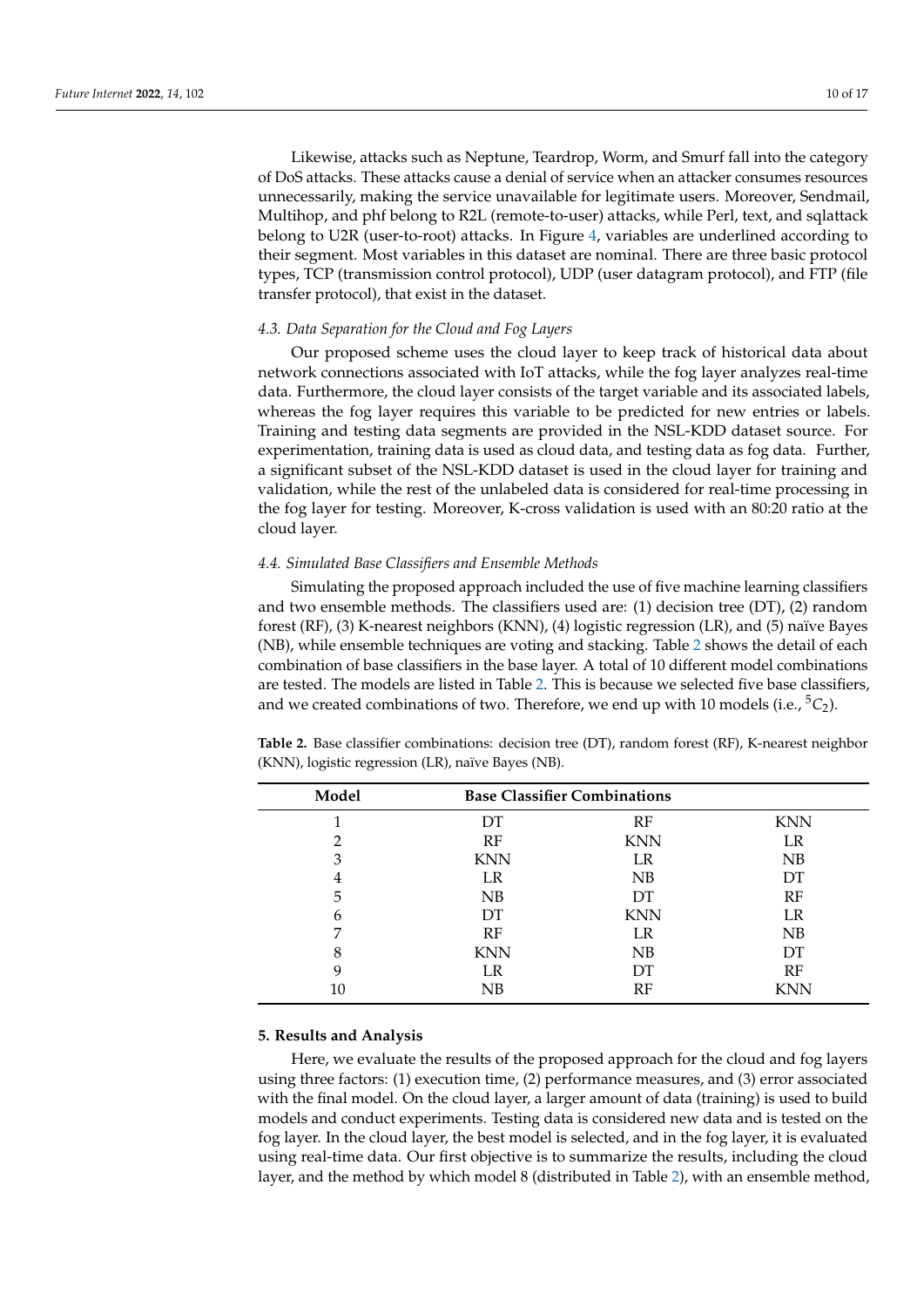was selected to be applied to the fog layer. Following that, we show the results obtained from the real-time data in the fog layer.

#### *5.1. Cloud Layer Result Analysis*

#### 5.1.1. Execution Time

Figure [5](#page-11-0) displays the execution time for voting and stacking ensemble methods over all the models described in Table [2.](#page-10-1) The X-axis in Figure [5](#page-11-0) refers to the duration in seconds to execute a model, while the Y-axis refers to the model number. Compared to the voting ensemble method, stacking takes a much higher execution time. According to our results, model number 8, with the voting technique, shows minimal execution time (9.96 s), with KNN, NB, and DT used as base classifiers.

<span id="page-11-0"></span>

**Figure 5.** Execution times of all models.

#### 5.1.2. Performance Measures

Figure [6](#page-11-1) shows overall performance as measured by kappa, F-measure, and the ROC area. It shows that all the models have values greater than 0.99, with model 8 providing the kappa value 0.991, the F-measure value 0.995, and the ROC area 0.999. Figure [7](#page-12-0) shows the errors with voting as an ensemble method in terms of mean absolute error, root mean square error, relative absolute error, and root-relative squared error. Model 1, with voting, exhibits significantly fewer errors than any other model. In this model, DT, RF, and K-NN are used as base classifiers, and voting is used as an ensemble technique. In spite of this, we selected model 8 with voting to run in the fog layer, as it performed well in terms of execution times and other performance parameters, as shown in Figure [6.](#page-11-1) Based on Figure [7,](#page-12-0) the root-relative squared error in model 8 with voting has the greatest impact, of 27.94 percent, and the mean absolute error has the least impact, of 0.6 percent.

<span id="page-11-1"></span>

**Figure 6.** Performance of all models.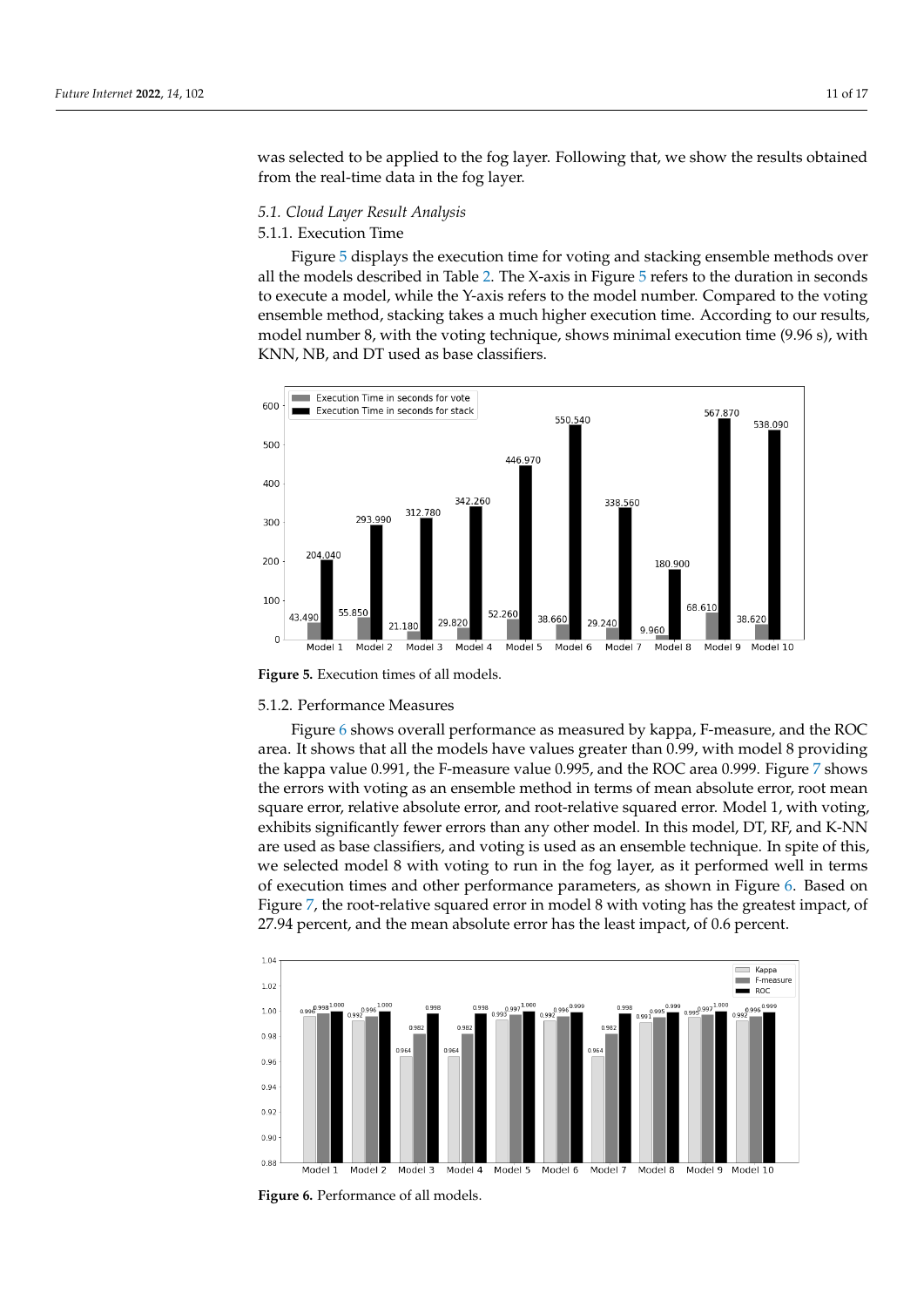<span id="page-12-0"></span>

**Figure 7.** Errors associated with all the models.

To verify further, we calculate the performance of model 8 in terms of precision, Fmeasure, MCC, and PRC area (Figure [8\)](#page-12-1), in addition to all other metrics. Through the Y-axis, the result is accurate to three decimal places. The most significant performance metric is MCC, which indicates how random or real the prediction is. It ranges from −1 to 1. Model 8's values in the experiment are typically closer to 99.99 percent. In general, model 8 with voting is highly optimized to run on the fog layer, according to the requirements of real-time execution and excellent performance.

<span id="page-12-1"></span>

**Figure 8.** Performance of the selected model.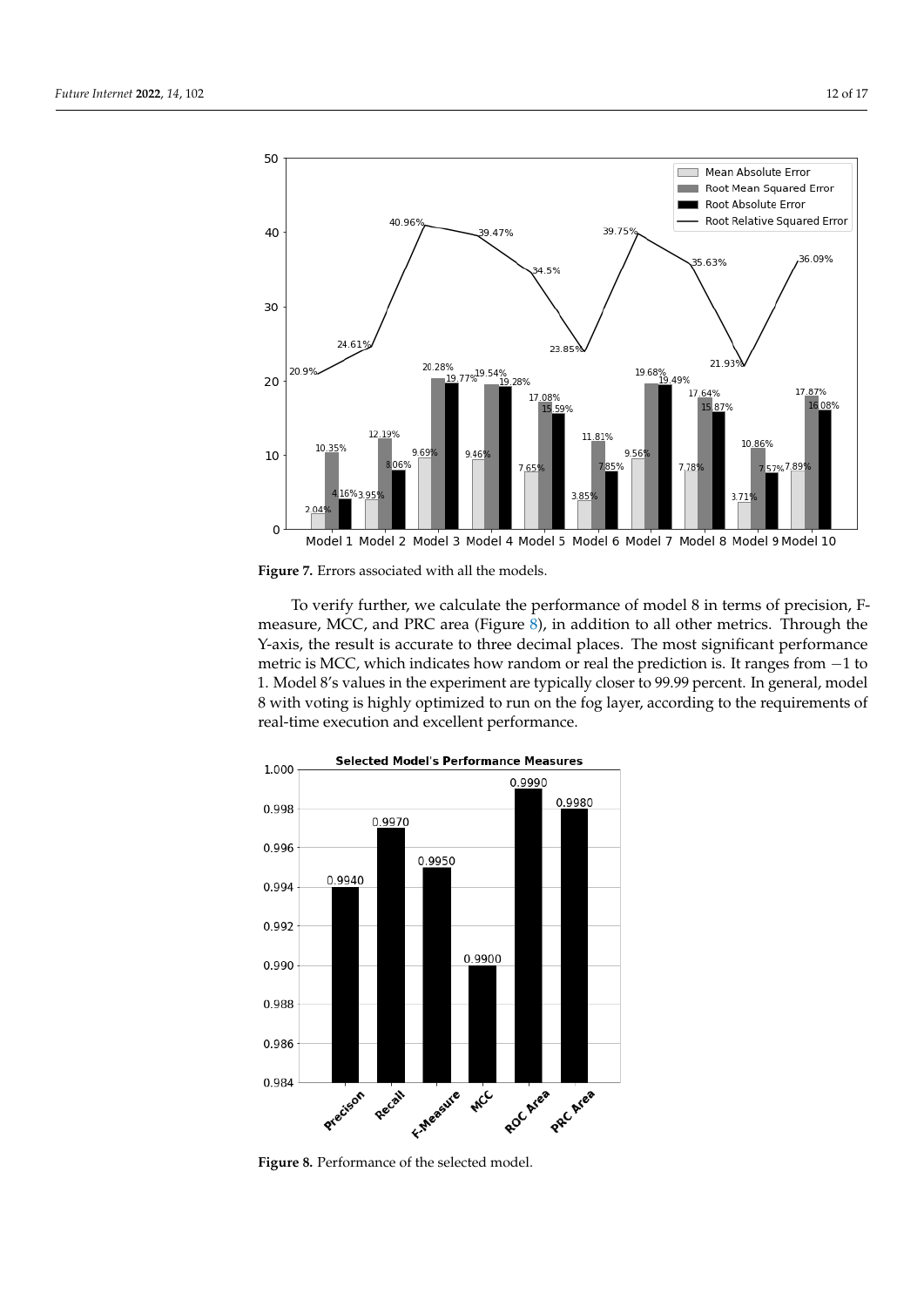We found that model number 8, using K-nearest neighbor, naïve Bayes, and decision trees as the base classifiers outperforms all other models with respect to execution time and performance metrics (such as kappa, F-measure, ROC, and MCC). Since time is an important factor in the selection of any model, the voting ensemble technique determines that model 8 takes the least time: 1.15 s. Additionally, kappa, F-measure, ROC, and MCC have maximum values of 6.39, 98.20, 99.60, and 96.40, respectively. There is also a mean absolute error of 7.78 percent, a root mean square error of 17.64 percent, a relative absolute error of 15.87 percent, and a root-relative squared error of 35.63 percent. Further, the root-relative squared error of model 8 is 27.94 percent, and the minimum impact is 0.6 percent. In fact, model 8 is the most time-efficient and resource-intensive model, which is why it has the greatest impact.

#### *5.2. Fog Layer Result Analysis*

With the new data now being included, we measure the performance of model 8, with this model having KNN, NB, and DT as the base classifiers, as well as voting as an ensemble model.

#### 5.2.1. Performance Measures

Performance measures such as kappa, F-measure, and ROC indicate how well the model performs in the fog layer. Figure [9](#page-13-0) illustrates that all performance indicators in the selected model are almost equal and at the top. The values are 96.39, 98.20, 99.60, and 96.40 for kappa, F-measure, ROC, and MCC, respectively.

<span id="page-13-0"></span>

**Performance Measure for Model 8** 

**Figure 9.** Performance on the fog node (using a model with KNN, NB, and DT as the base classifiers as well as voting as an ensemble method).

#### 5.2.2. Errors Associated

Figure [10](#page-14-0) represents the mean absolute error (MAE), root mean square error (RMSE), relative absolute error (RAE), and root-relative squared error (RRSE). Our experiment yielded mean absolute error, root mean square error, relative absolute error, and rootrelative squared error values of 7.78, 17.64, 15.87, and 35.63 percent, respectively.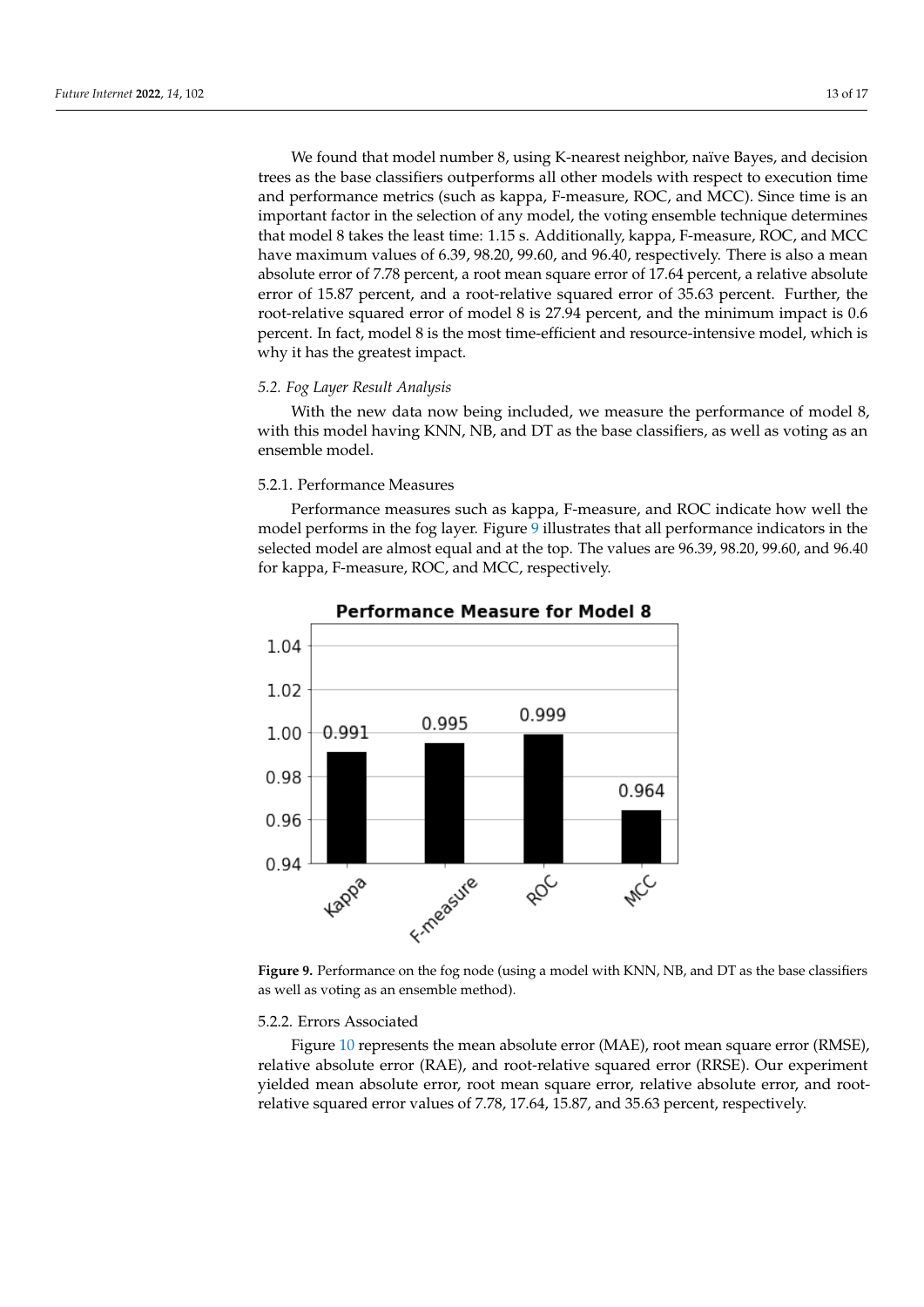<span id="page-14-0"></span>

**Figure 10.** Associated errors on the fog node (using a model with KNN, NB, and DT as the base classifiers as well as voting as an ensemble method). Here, MAE stands for mean absolute Eeror, RMSE stands for root mean square error, RAE stands for root absolute error, and RRSE stands for root-relative squared error.

#### 5.2.3. Execution Time and CPU Usage

Along with the previously discussed performance metric, we also calculated the execution time of the chosen model, as well as all other models (not selected at the cloud layer) using voting as an ensemble method on the fog node. This execution time is shown in Figure [11.](#page-14-1) This is to determine whether we selected the correct model in terms of execution time. The fog node execution time of model 8 with voting was the fastest of all models.

<span id="page-14-1"></span>

**Figure 11.** Execution time of all the models on the fog node.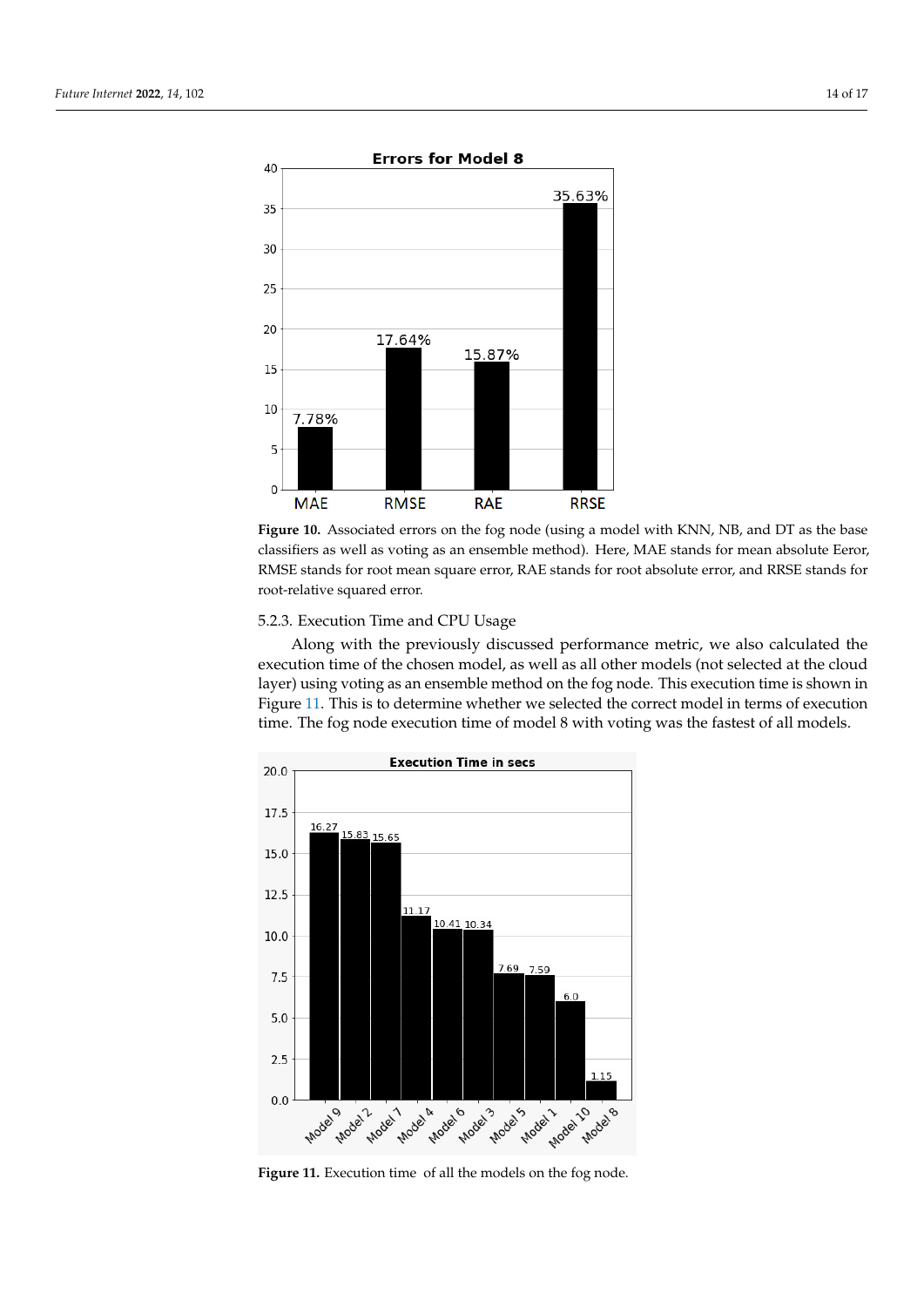Additionally, we calculated the CPU consumption within the fog layer. Less than 10% of the CPU is consumed by the fog layer. Therefore, our method does not require additional resources from fog nodes. Moreover, our approach has a low execution time. This shows that our approach is highly cost-effective.

#### <span id="page-15-7"></span>**6. Conclusions**

This study proposes an approach to offload the ensemble machine learning model selection task to the cloud and the real-time prediction task to fog nodes. Using this technique, the cloud can handle more resource-intensive tasks and the fog nodes can handle real-time computations to simplify and reduce real-time attack detection. The proposed approach has been tested on the NSL-KDD dataset. Using a range of performance indicators, such as kappa, F-measure, ROC, and MCC, our results showed that the selected model in the cloud layer performed well in the fog layer. Moreover, the selected model in the fog node took a minimum of 1.15 s in the experiments. The research also shows that the ensemble method with voting takes less time to execute than stacking.

Our study used the NSL-KDD dataset. Our future plans are to collect data from real testbed emulation. Currently, there are several testbeds available in the EU and the US [\[49](#page-17-16)[,50\]](#page-17-17), such as Fed4Fire [\(https://www.fed4fire.eu/,](https://www.fed4fire.eu/) accessed on 20 March 2022), COSMOS [\(https://cosmos-lab.org/,](https://cosmos-lab.org/) accessed on 20 March 2022) (Cloud-Enhanced Open Software-Defined Mobile Wireless Testbed for City-Scale Deployment), and POWDER [\(https://powderwireless.net/,](https://powderwireless.net/) accessed on 20 March 2022) (Platform for Open Wireless Data-Driven Experimental Research). We will create an edge/fog computing use case on these testbeds and run our proposed approach in an IoT scenario presented in an NGIAtlantic project [\[48\]](#page-17-15).

**Author Contributions:** Formal analysis, V.T. and S.S.; Methodology, V.T. and S.S.; Supervision, S.S.; Validation, V.T.; Writing, original draft, V.T. and S.S. All authors have read and agreed to the published version of the manuscript.

**Funding:** This research was funded by the EU H2020 NGIAtlantic project under agreement No. OC3-292.

**Institutional Review Board Statement:** Not applicable.

**Informed Consent Statement:** Not applicable.

**Data Availability Statement:** Not applicable.

**Acknowledgments:** This work was carried out with the support of the EU H2020 NGIAtlantic project under agreement No. OC3-292.

**Conflicts of Interest:** The authors declare no conflict of interest.

#### **References**

- <span id="page-15-0"></span>1. Abdulghani, H.A.; Nijdam, N.A.; Collen, A.; Konstantas, D. A Study on Security and Privacy Guidelines, Countermeasures, Threats: IoT Data at Rest Perspective. *Symmetry* **2019**, *11*, 774. [\[CrossRef\]](http://doi.org/10.3390/sym11060774)
- <span id="page-15-1"></span>2. Wang, A.; Liang, R.; Liu, X.; Zhang, Y.; Chen, K.; Li, J. An Inside Look at IoT Malware. In *Industrial IoT Technologies and Applications*; Chen, F., Luo, Y., Eds.; Industrial IoT 2017; Lecture Notes of the Institute for Computer Sciences, Social Informatics and Telecommunications Engineering; Springer: Cham, Switzerland, 2017.
- <span id="page-15-2"></span>3. Razdan, S.; Sharma, S. Internet of Medical Things (IoMT): Overview, Emerging Technologies, and Case Studies. *IETE Tech. Rev.* **2021**, 1–14. [\[CrossRef\]](http://dx.doi.org/10.1080/02564602.2021.1927863)
- <span id="page-15-3"></span>4. Zarpelão, B.B.; Miani, R.S.; Kawakani, C.T.; de Alvarenga, S.C. A survey of intrusion detection in Internet of Things. *J. Netw. Comput. Appl.* **2017**, *84*, 25–37. [\[CrossRef\]](http://dx.doi.org/10.1016/j.jnca.2017.02.009)
- <span id="page-15-4"></span>5. Chaabouni, N.; Mosbah, M.; Zemmari, A.; Sauvignac, C.; Faruki, P. Network Intrusion Detection for IoT Security Based on Learning Techniques. *IEEE Commun. Surv. Tutor.* **2019**, *21*, 2671–2701. [\[CrossRef\]](http://dx.doi.org/10.1109/COMST.2019.2896380)
- <span id="page-15-5"></span>6. Xiao, L.; Wan, X.; Lu, X.; Zhang, Y.; Wu, D. IoT Security Techniques Based on Machine Learning: How Do IoT Devices Use AI to Enhance Security? *IEEE Signal Process. Mag.* **2018**, *35*, 41–49. [\[CrossRef\]](http://dx.doi.org/10.1109/MSP.2018.2825478)
- <span id="page-15-6"></span>7. Giacinto, G.; Roli, F.; Bruzzone, L. Combination of neural and statistical algorithms for supervised classification of remote-sensing images. *Pattern Recognit. Lett.* **2000**, *21*, 385–397.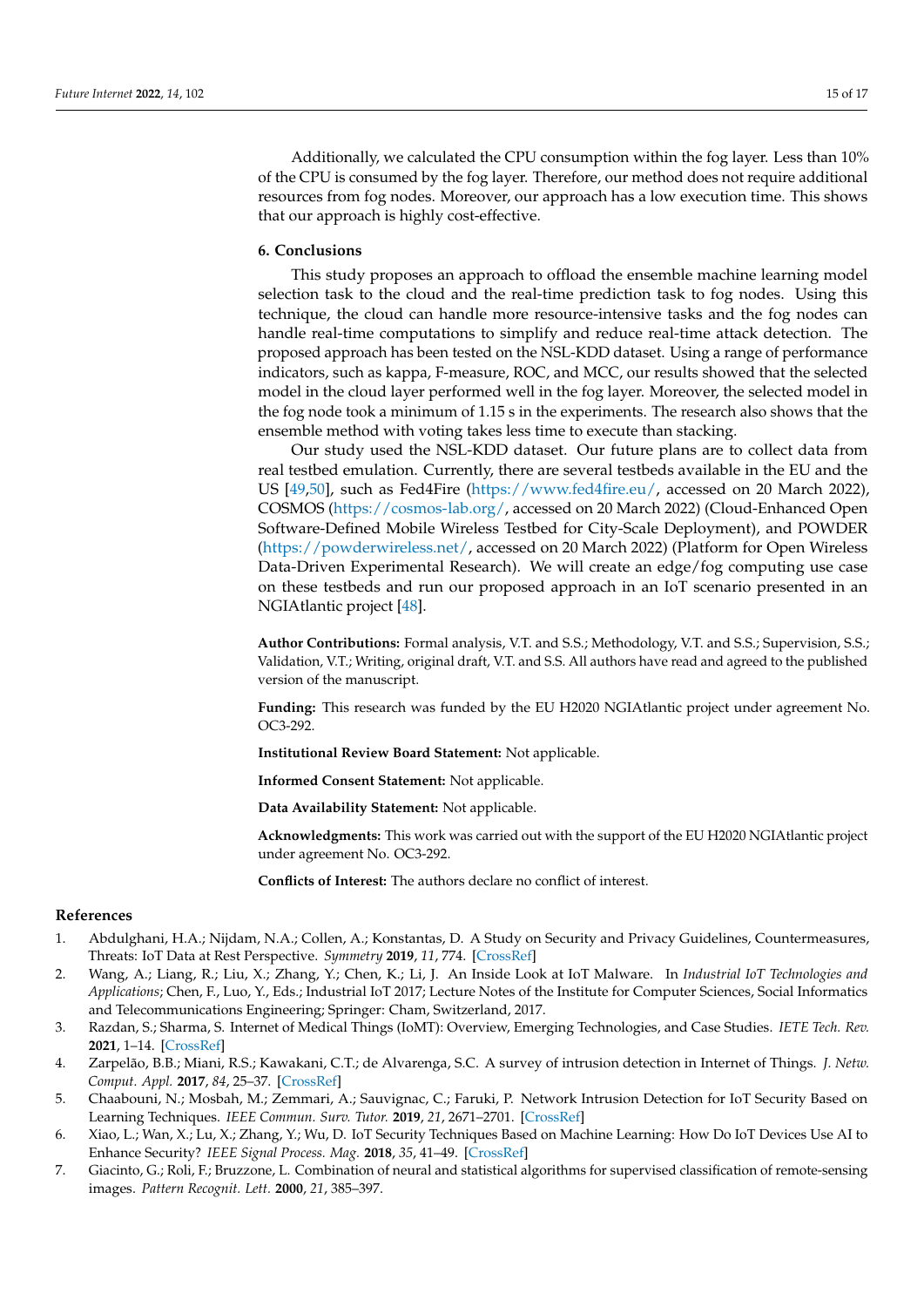- <span id="page-16-10"></span>8. Bansal, A.; Mahapatra, S. A Comparative Analysis of Machine Learning Techniques for Botnet Detection. In Proceedings of the 10th International Conference on Security of Information and Networks SIN '17, New York, NY, USA, 13–15 October 2017; Association for Computing Machinery: New York, NY, USA, 2017; pp. 91–98. [\[CrossRef\]](http://dx.doi.org/10.1145/3136825.3136874)
- <span id="page-16-1"></span>9. Jaber, A.N.; Rehman, S.U. FCM–SVM based intrusion detection system for cloud computing environment. *Clust. Comput.* **2020**, 23, 3221–3231.
- <span id="page-16-13"></span>10. Zhang, Y.; Ren, Y.; Wang, J.; Fang, L. Network forensic computing based on ANN-PCA. In Proceedings of the 2007 International Conference on Computational Intelligence and Security Workshops (CISW 2007), Harbin, China, 15–19 December 2007; pp. 942–945.
- <span id="page-16-14"></span>11. Hemavathi, D.; Srimathi, H. Effective feature selection technique in an integrated environment using enhanced principal component analysis. *J. Ambient. Intell. Humaniz. Comput.* **2021**, *12*, 3679–3688.
- <span id="page-16-0"></span>12. Salo, F.; Nassif, A.B.; Essex, A. Dimensionality reduction with IG-PCA and ensemble classifier for network intrusion detection. *Comput. Netw.* **2019**, *148*, 164–175.
- <span id="page-16-2"></span>13. Hosseini, S.; Zade, B.M.H. New hybrid method for attack detection using combination of evolutionary algorithms, SVM, and ANN. *Comput. Netw.* **2020**, *173*, 107168.
- <span id="page-16-3"></span>14. Amor, N.B.; Benferhat, S.; Elouedi, Z. Naive bayes vs. decision trees in intrusion detection systems. In Proceedings of the 2004 ACM Symposium on Applied Computing, Nicosia, Cyprus, 14–17 March 2004; pp. 420–424.
- 15. Ingre, B.; Yadav, A. Performance analysis of NSL-KDD dataset using ANN. In Proceedings of the 2015 International Conference on Signal Processing and Communication Engineering Systems, Guntur, India, 2–3 January 2015; pp. 92–96. [\[CrossRef\]](http://dx.doi.org/10.1109/SPACES.2015.7058223)
- <span id="page-16-4"></span>16. Zhang, C.; Ruan, F.; Yin, L.; Chen, X.; Zhai, L.; Liu, F. A Deep Learning Approach for Network Intrusion Detection Based on NSL-KDD Dataset. In Proceedings of the 2019 IEEE 13th International Conference on Anti-counterfeiting, Security, and Identification (ASID), Xiamen, China, 25–27 October 2019; pp. 41–45. [\[CrossRef\]](http://dx.doi.org/10.1109/ICASID.2019.8925239)
- <span id="page-16-5"></span>17. Wang, H.; Sayadi, H.; Sasan, A.; Rafatirad, S.; Mohsenin, T.; Homayoun, H. *Comprehensive Evaluation of Machine Learning Countermeasures for Detecting Microarchitectural Side-Channel Attacks*; GLSVLSI '20; Association for Computing Machinery: New York, NY, USA, 2020, pp. 181–186. [\[CrossRef\]](http://dx.doi.org/10.1145/3386263.3407586)
- <span id="page-16-6"></span>18. Ahmad, R.; Alsmadi, I. Machine learning approaches to IoT security: A systematic literature review. *Int. Things (IoT)* **2021**, *14*, 100365. [\[CrossRef\]](http://dx.doi.org/10.1016/j.iot.2021.100365)
- <span id="page-16-7"></span>19. Ambedkar, C.; Babu, V.K. Detection of probe attacks using machine learning techniques. *Int. J. Res. Stud. Comput. Sci. Eng. (IJRSCSE)* **2015**, *2*, 25–29.
- <span id="page-16-8"></span>20. Sabhnani, M.; Serpen, G. Why machine learning algorithms fail in misuse detection on KDD intrusion detection data set. *Intell. Data Anal.* **2004**, *8*, 403–415.
- <span id="page-16-9"></span>21. Abdelkefi, A.; Jiang, Y.; Sharma, S. SENATUS: An Approach to Joint Traffic Anomaly Detection and Root Cause Analysis. In Proceedings of the 2018 2nd Cyber Security in Networking Conference (CSNet), Paris, France, 24–26 October 2018; pp. 1–8. [\[CrossRef\]](http://dx.doi.org/10.1109/CSNET.2018.8602689)
- <span id="page-16-11"></span>22. Khare, N.; Devan, P.; Chowdhary, C.L.; Bhattacharya, S.; Singh, G.; Singh, S.; Yoon, B. Smo-dnn: Spider monkey optimization and deep neural network hybrid classifier model for intrusion detection. *Electronics* **2020**, *9*, 692. [\[CrossRef\]](http://doi.org/10.3390/electronics9040692)
- <span id="page-16-12"></span>23. Manimurugan, S.; Majdi, A.Q.; Mohmmed, M.; Narmatha, C.; Varatharajan, R. Intrusion detection in networks using crow search optimization algorithm with adaptive neuro-fuzzy inference system. *Microprocess. Microsyst.* **2020**, *79*, 103261.
- <span id="page-16-15"></span>24. Kasliwal, B.; Bhatia, S.; Saini, S.; Thaseen, I.S.; Kumar, C.A. A hybrid anomaly detection model using G-LDA. In Proceedings of the 2014 IEEE International Advance Computing Conference (IACC), Gurgaon, India, 21–22 February 2014; pp. 288–293.
- <span id="page-16-16"></span>25. Ieracitano, C.; Adeel, A.; Morabito, F.C.; Hussain, A. A novel statistical analysis and autoencoder driven intelligent intrusion detection approach. *Neurocomputing* **2020**, *387*, 51–62.
- <span id="page-16-17"></span>26. Chan, Y.H. Biostatistics 305. Multinomial logistic regression. *Singap. Med. J.* **2005**, *46*, 259.
- <span id="page-16-18"></span>27. Liu, J.; Kantarci, B.; Adams, C. Machine learning-driven intrusion detection for contiki-NG-based IoT networks exposed to NSL-KDD dataset. In Proceedings of the 2nd ACM Workshop on Wireless Security and Machine Learning, Linz, Austria, 13 July 2020; pp. 25–30.
- <span id="page-16-19"></span>28. Su, T.; Sun, H.; Zhu, J.; Wang, S.; Li, Y. BAT: Deep learning methods on network intrusion detection using NSL-KDD dataset. *IEEE Access* **2020**, *8*, 29575–29585.
- <span id="page-16-20"></span>29. Abu Al-Haija, Q.; Al-Badawi, A. Attack-Aware IoT Network Traffic Routing Leveraging Ensemble Learning. *Sensors* **2022**, *22*, 241. [\[CrossRef\]](http://dx.doi.org/10.3390/s22010241)
- <span id="page-16-21"></span>30. Yong, B.; Wei, W.; Li, K.C.; Shen, J.; Zhou, Q.; Wozniak, M.; Połap, D.; Damaševičius, R. Ensemble machine learning approaches for webshell detection in Internet of things environments. In *Transactions on Emerging Telecommunications Technologies*; Wiley: Hoboken, NJ, USA, 2020; p. e4085. [\[CrossRef\]](http://dx.doi.org/10.1002/ett.4085)
- <span id="page-16-22"></span>31. Rashid, M.M.; Kamruzzaman, J.; Hassan, M.M.; Imam, T.; Gordon, S. Cyberattacks Detection in IoT-Based Smart City Applications Using Machine Learning Techniques. *Int. J. Environ. Res. Public Health* **2020**, *17*, 9347. [\[CrossRef\]](http://dx.doi.org/10.3390/ijerph17249347)
- <span id="page-16-23"></span>32. Tsogbaatar, E.; Bhuyan, M.H.; Taenaka, Y.; Fall, D.; Gonchigsumlaa, K.; Elmroth, E.; Kadobayashi, Y. SDN-Enabled IoT Anomaly Detection Using Ensemble Learning. In *Artificial Intelligence Applications and Innovations*; Maglogiannis, I., Iliadis, L., Pimenidis, E., Eds.; Springer International Publishing: Cham, Switzerland, 2020; pp. 268–280.